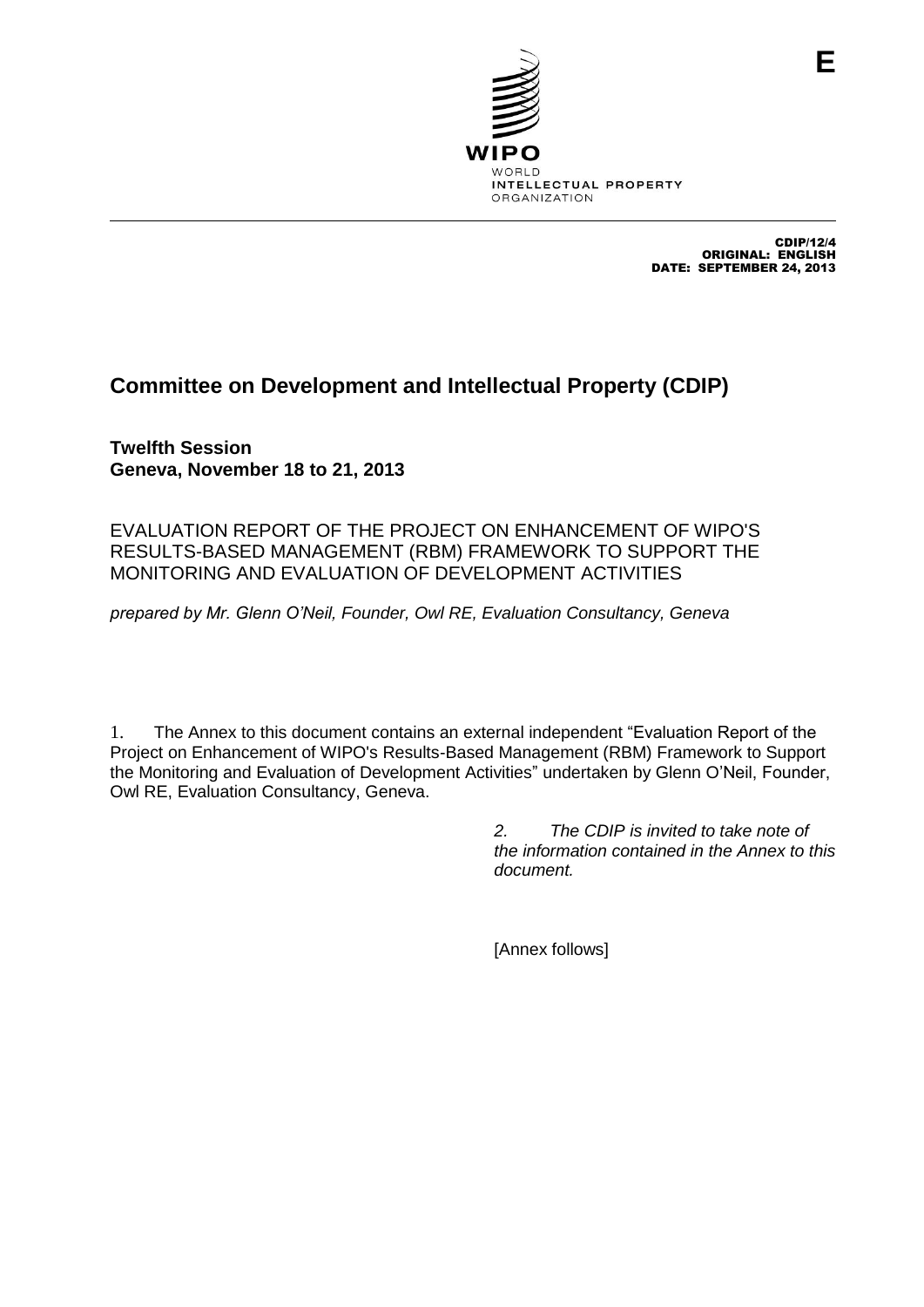# <span id="page-1-0"></span>**TABLE OF CONTENTS**

<span id="page-1-1"></span>Appendix I: Persons interviewed/consulted

Appendix II: Documents consulted

Appendix III: Inception report

Appendix IV: Terms of Reference

# **LIST OF ACCRONYMS USED**

| <b>CDIP</b>               | Committee on Development and Intellectual Property                               |
|---------------------------|----------------------------------------------------------------------------------|
| DA                        | Development Agenda                                                               |
| <b>DACD</b>               | Development Agenda Coordination Division                                         |
| DS                        | <b>Development Sector</b>                                                        |
| <b>ERP</b>                | <b>Enterprise Resource Platform</b>                                              |
| <b>IAOD</b>               | <b>Internal Audit and Oversight Division</b>                                     |
| <b>PMPS</b>               | Program Management and Performance Section                                       |
| <b>PPR</b>                | Program Performance Report                                                       |
| <b>RBM</b>                | <b>Results-Based Management</b>                                                  |
| <b>SRP</b><br><b>WIPO</b> | <b>Strategic Realignment Program</b><br>World Intellectual Property Organization |
|                           |                                                                                  |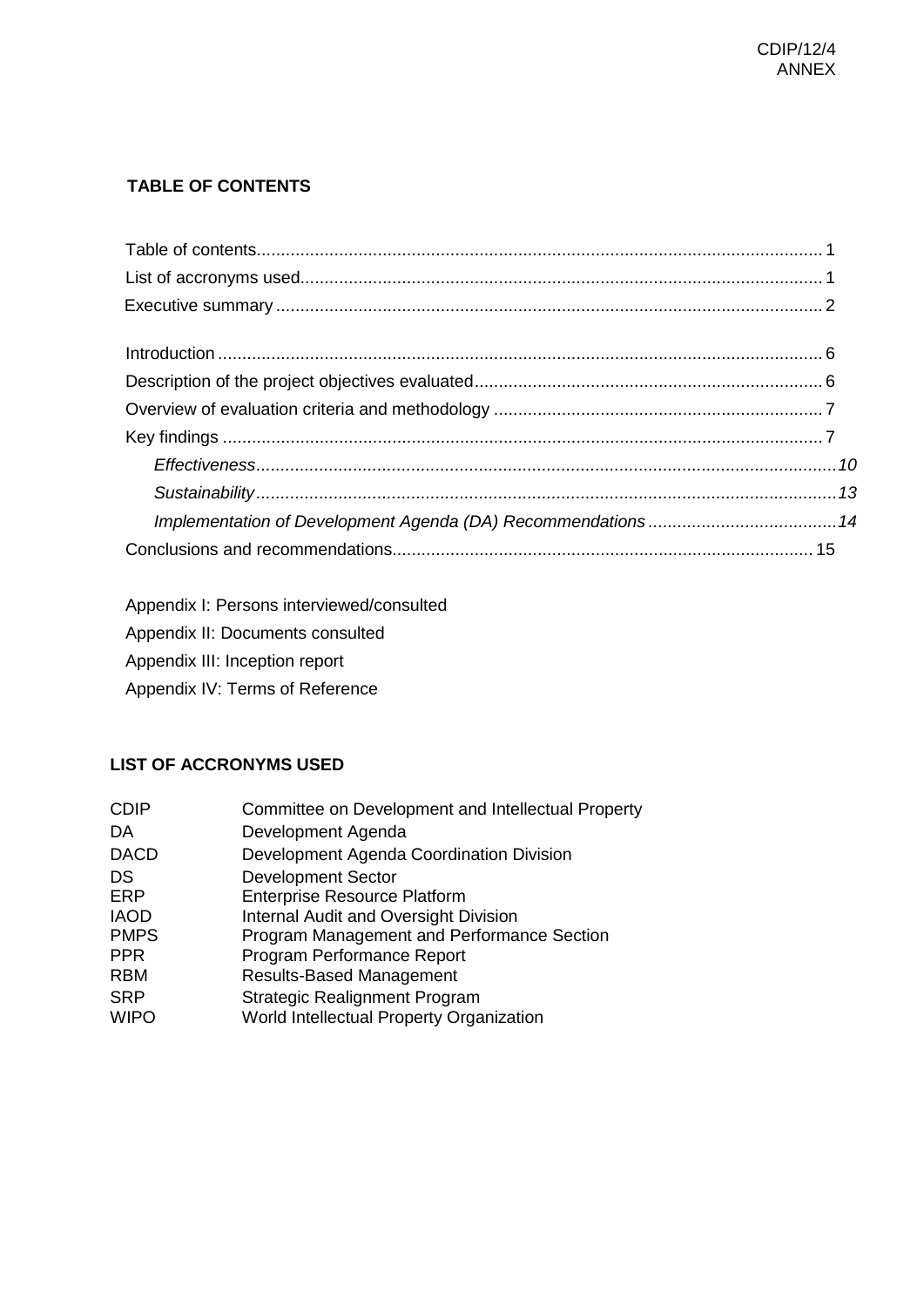# <span id="page-2-0"></span>**EXECUTIVE SUMMARY**

1. This report is an independent evaluation of the Development Agenda (DA) Project related to WIPO Development Agenda Recommendations 33, 38 and 41: Enhancement of WIPO's Results-Based Management (RBM) Framework to Support the Monitoring and Evaluation of Development Activities (DA\_33\_38\_41\_01). The project was approved during the  $4<sup>th</sup>$  session of the Committee on Development and Intellectual Property (CDIP) in November 2009. The project implementation started in January 2010 and was completed in April 2013. The project contained two inter-related components: the improving and strengthening of the RBM framework with a development focus and an external review of WIPO's technical assistance activities in the area of cooperation for development.

2. The aim of the evaluation was to assess the project's performance including project design, project management, coordination, coherence, implementation and results achieved. The evaluation also aimed to provide evidence-based evaluation information to support the CDIP's decision-making process. The evaluation utilized a combination of methods including a document review and interviews with 11 staff at the WIPO Secretariat.

# **KEY FINDINGS**

#### A. Project design and management

3. *Findings 1-2:* The project document was assessed as being sufficient for the launching of the two components of the project. This initial document described the objectives and implementation steps. However, the evaluation noted some challenges in interaction with other projects and description of all activities to be carried out, such as the extent and nature of these activities and how they complemented other planned actions. The reporting tools were adequate and useful in providing information on the general progress of the project.

4. *Finding 3:* For both components, collaboration was assessed as being sufficient to enable an effective and efficient project implementation.

5. *Findings 4-5:* Most of the risks described in the project documentation were taken into consideration in the project implementation and their potential impact minimalized. Emerging trends, technologies and other external forces were taken into consideration where appropriate.

#### B. Effectiveness

6. Finding 6-7: The RBM framework is essentially the main planning and monitoring system of WIPO. Since the project's launch in 2010, this evaluation found that WIPO's RBM framework has been strengthened significantly, as follows: Expected results have been consolidated directly under the nine Strategic Goals and consolidated from 140 in 2010/11 to 60 in 2012/13; Improvements have been made to the performance indicators, baselines and targets including for development activities; an increased level of ownership of WIPO staff has been seen; and the budget presentation has been adapted from program-focused to results-based.

7. Finding 8-9: Improvements to the development focus of the RBM framework can be summarized as follows: The move to mainstreaming development in WIPO's activities; establishment of links between DA projects and expected results; the inclusion in the RBM framework of the development share of the budget for each expected result and the relationship between activities and DA projects explained in the Program and Budget. This project complemented an initiative of WIPO's Strategic Realignment Program (SRP) to strengthen the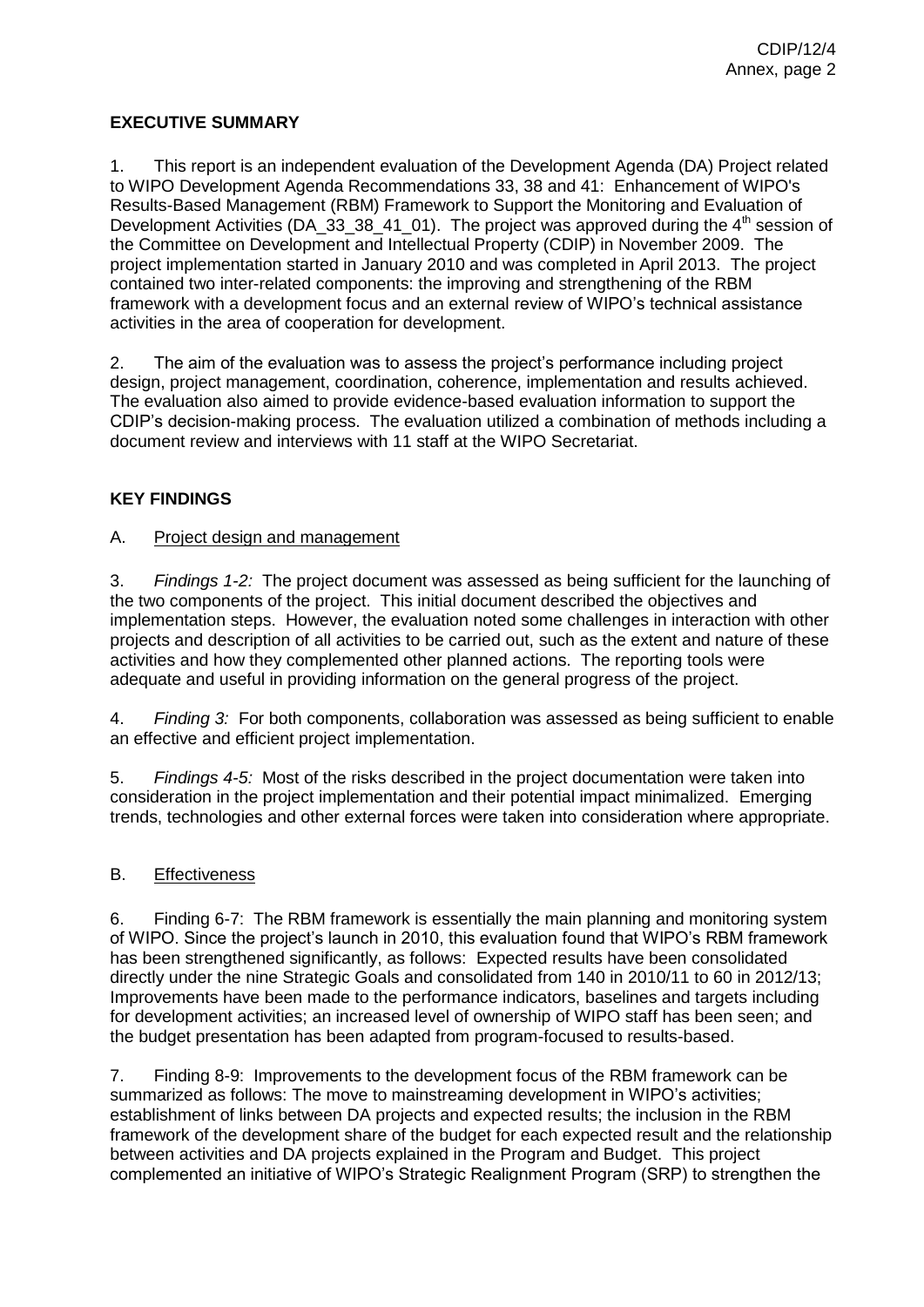RBM approach. Consequently, the above successes could be considered as shared between this project and the SRP initiative.

8. *Finding 10:* This project set out to contribute to improve Program Performance Reports (PPR) and their development focus. The PPR was improved notably by refining the section per program on the implementation of the DA and the changes made to indicators, baselines and targets. Another aim of the project was to create frameworks at country-level to monitor WIPO's contribution to IP development linked to the collection of performance data as part of the PPR. Progress was made in defining the methodology of the country-level framework and integrating this within the WIPO country plan model. However, no pilots were carried out as the country plans are yet to be implemented completely.

9. *Finding 11:* In addition to the progress of the project described, several challenges to the RBM component were found, notably: The monitoring and evaluation culture is still under development within WIPO; the move towards outcome measurement meant that WIPO programs had to monitor indicators that often relied on collaboration from their beneficiaries or other external stakeholders ; the RBM framework has been used more as a reporting tool rather than a management tool although this is changing positively; and the training workshops carried out in 2010 were appreciated by WIPO staff and there was now a need for further training and coaching of staff, particularly those assuming new responsibilities.

10. *Finding 12-14:* An initiative stemming from this project was the systematic evaluation of all DA projects. By the end of 2012, independent evaluation reports for twelve completed DA projects were presented for consideration to the CDIP. A procedure for the carrying out of these evaluations was established. These evaluations have ensured that an external assessment has been provided on the effectiveness of the DA projects. These evaluations have led to an examination of the projects' progress towards their objectives at the CDIP sessions. Consequently, such discussions have allowed Member States to take decisions on the DA projects, such as their continuation, completion, mainstreaming within existing WIPO activities or incited requests for further information or assessment. The independent evaluations go through a quality assurance process but there is no publically available tracking of the follow up of the evaluations. Given that 14 evaluations will have been completed by end of 2013, it may be useful to carry out a meta-evaluation of these evaluations with the aim of learning more from this extensive body of evaluation for future reference.

11. *Finding 15-17:* The Review component of the project comprised an external review of WIPO's technical Assistance in the area of Cooperation for Development. A procedure for carrying out the External Review was established. The External Review was delivered to the 8<sup>th</sup> session of the CDIP in November 2011. An ad-hoc working group composed of Member States to consider the report was established. The WIPO Management Response to the Executive Review was presented at the  $9<sup>th</sup>$  session and discussions on the report continued at the 10<sup>th</sup> and 11<sup>th</sup> sessions of the CDIP. This evaluation found that the process of conducting the External Review was appropriate, given that the process was transparent and led to the contracting of two recognised external experts on IP and development that produced a comprehensive report for the CDIP's consideration. It is outside the scope of this evaluation to consider the findings and recommendations of the External Review. However, it was noted that there was a considerable debate around the estimated 89 principal recommendations and 396 measures in terms of their priority, redundancy and relevance.

12. *Finding 18-20:* The project combined modifying existing monitoring and evaluation activities and introducing and/or supporting new monitoring and evaluation initiatives. In their totality, this evaluation found that these modifications and initiatives have improved and strengthened WIPO's capacity for monitoring and evaluation but also due to other initiatives, notably the SRP and the reinforcement of the Internal Audit and Oversight Division (IAOD). As a consequence, this produced a better quality of information. Member States are best placed to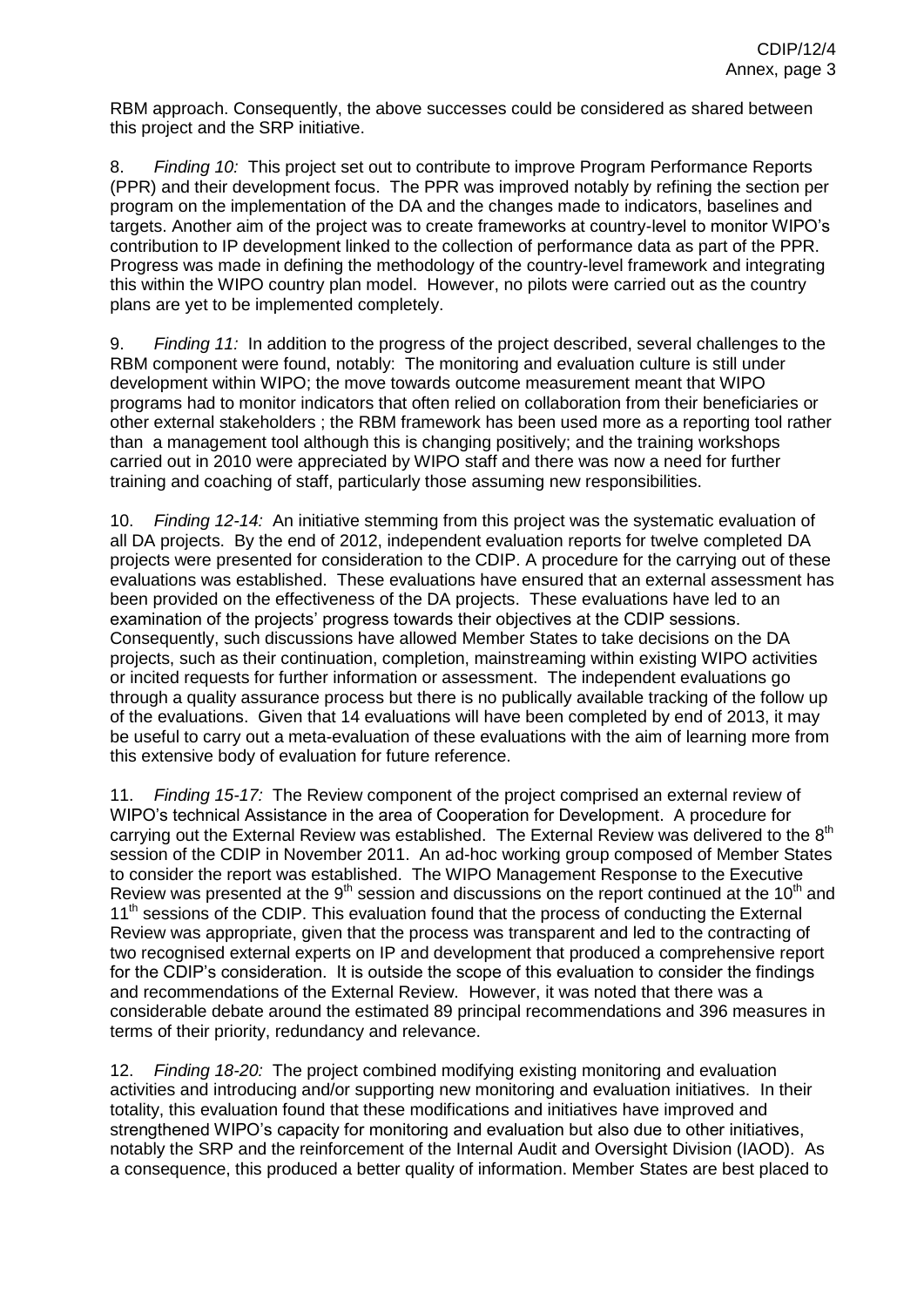judge to what extent this better quality of information has led to improvements in their coordination and decision-making.

# C. Sustainability

13. *Finding 21:* The likelihood of sustaining results for the RBM component is high. Indeed, the improvements made to the RBM framework have been integrated within the process for future budget and program cycles, provided that the Program Management and Performance Section (PMPS) continues the necessary support for the relevant WIPO program managers and staff. The fact that the External Review has been taken into consideration seriously by the CDIP is an indication of its utility.

#### D. Implementation of Development Agenda (DA) Recommendations

14. *Finding 22:* This evaluation has found that the project has responded to the desired outcomes of DA recommendations 33, 38 and 41.

# **CONCLUSIONS AND RECOMMENDATIONS**

15. *Conclusion 1 (Ref: Findings 1-2).* The project was structured clearly in two distinct but related components. However, clarity was lacking on the links to other monitoring and evaluation tools or activities mentioned in the project documentation.

16. *Conclusion 2 (Ref: Findings 6-11).* With the RBM component, the evaluation found that significant progress had been made to strengthen the RBM framework and its development focus through this project. This evaluation sees the main challenges ahead in the ability of an increasing number of WIPO programs to further sharpen their indicators and utilize them for monitoring in addition to reporting. With the move towards outcome measurement, programs will increasingly rely on external stakeholders, including national IP offices, to support them in the collection of monitoring data. Ideally, this would be part of data collection of national RBM frameworks linked to national IP strategies.

17. *Conclusion 3 (Ref: Finding 10).* The project was not able to complete all aspects of the country level development assessment frameworks, given their reliance on the implementation of country plans. However, it only makes sense to advance this aspect as part of the country plans and not separately.

18. *Conclusion 4 (Ref: Findings 12-14).* The carrying out of independent evaluations of the DA projects has contributed to WIPO's capacity to assess the impact of its developmentorientated activities. The longer term impact of development activities would be further understood by considering how the evaluations' recommendations are followed up and implemented (or not).

19. *Conclusion 5 (Ref: Findings 15-17).* The completion of the External Review was a key part of this project and a direct response to DA 41. The success of this component will also depend upon the ability of Member States and WIPO to find consensus on the report's considerable number of recommendations and measures. In retrospect, it may have been appropriate to provide the external experts with guidance on structure and categorization of recommendations to facilitate such a process.

20. *Conclusion 6 (Ref: Finding 21).* The sustainability of the RBM component is dependent upon the continued support services provided by PMPS and is reliant on the necessary budget and resources being available to mainstream this component within the regular activities of this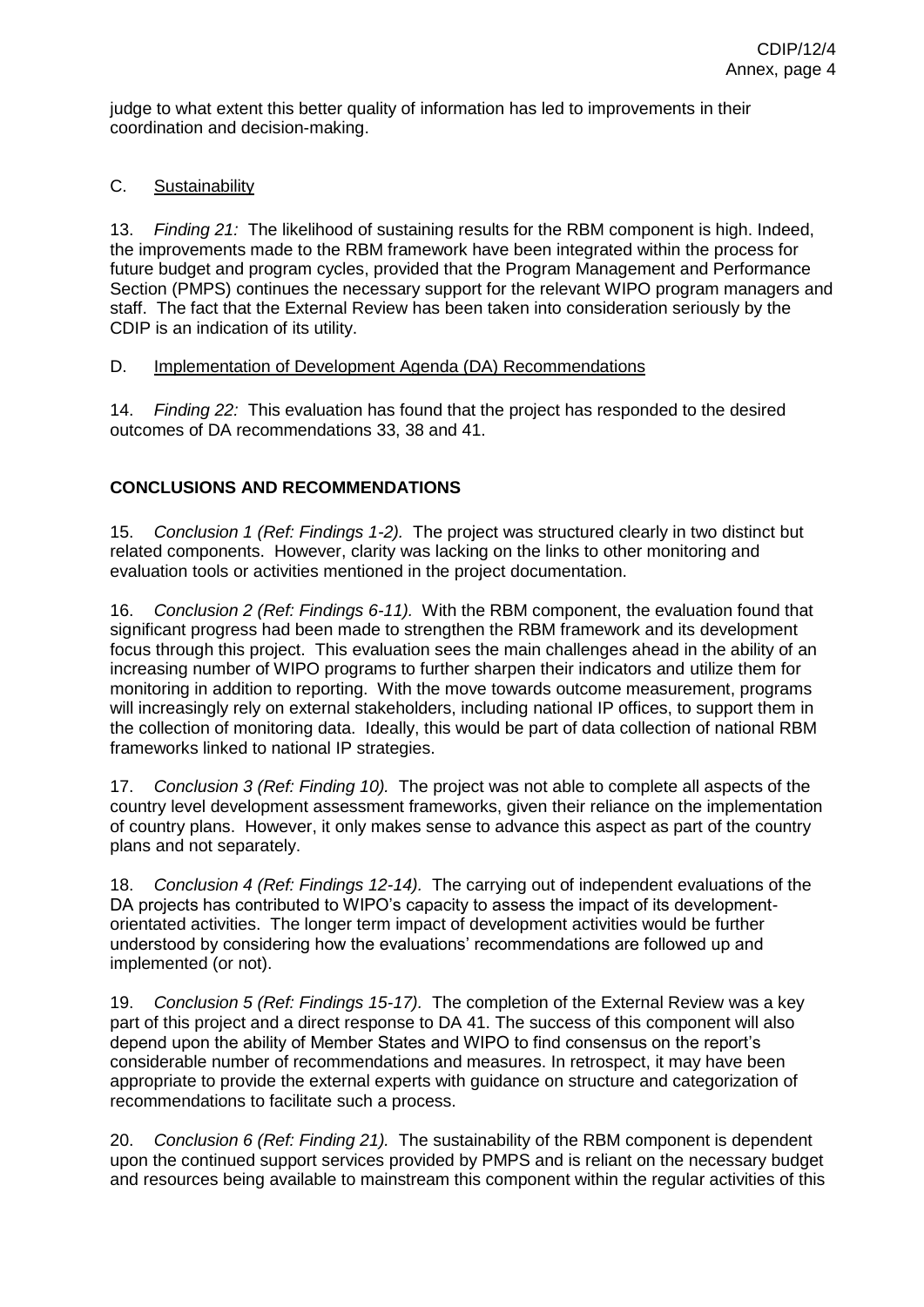section. The continued success of the RBM component is also dependent upon the support of the top management at WIPO and Member States.

21. *Conclusion 7 (Ref: Finding 21).* With the main activity for the Review component being the consideration of its recommendations and consequent follow up, sustainability for this initiative is largely dependent upon Member States (as described above). It will only be possible to determine to what extent the Review has impacted on more effective and efficient technical assistance in cooperation for development in the longer term.

22. *Recommendation 1 (Ref: Conclusion 1, Findings 1-2).* For future projects of this nature containing related but not core activities, it is recommended to provide further descriptions of planned activities and links to other initiatives in the project documentation.

23. *Recommendation 2 (Ref: Conclusion 2, Findings 6-11).* It is recommended to encourage PMPS to continue its efforts to strengthen the RBM framework and its development focus and to carry out a new series of RBM workshops; and for national IP offices and other stakeholders to partner with WIPO in the collection of necessary monitoring data within the context of the country plans linked to national IP plans.

24. *Recommendation 3 (Ref: Conclusion 3, Finding 10).* It is recommended that the implementation of the WIPO country plans incorporating the country level development assessment frameworks is accelerated by the Development Sector (DS) and that the PMPS provides the necessary guidance as needed.

25. *Recommendation 4 (Conclusion 4, Findings 12-14).* It is recommended that a metaevaluation be undertaken by the Development Agenda Coordination Division (DACD) on the DA project evaluations that have been undertaken to date (on the methodologies and methods used, validity of results, clarity of recommendations, etc.); also a transparent tracking of the consequences and implementation of these evaluations findings and recommendations be created by DACD.

26. *Recommendation 5 (Ref: Conclusion 6-7, Finding 21).* It is recommended that this project be considered as completed without the necessity of a phase II, on the basis that a) for the RBM component, ongoing activities will be integrated within the services of the PMPS and the necessary resources will be provided, and b) for the Review component, the follow-up and implementation of the External Review's findings and recommendations is the responsibility of the CDIP with the support of the DACD.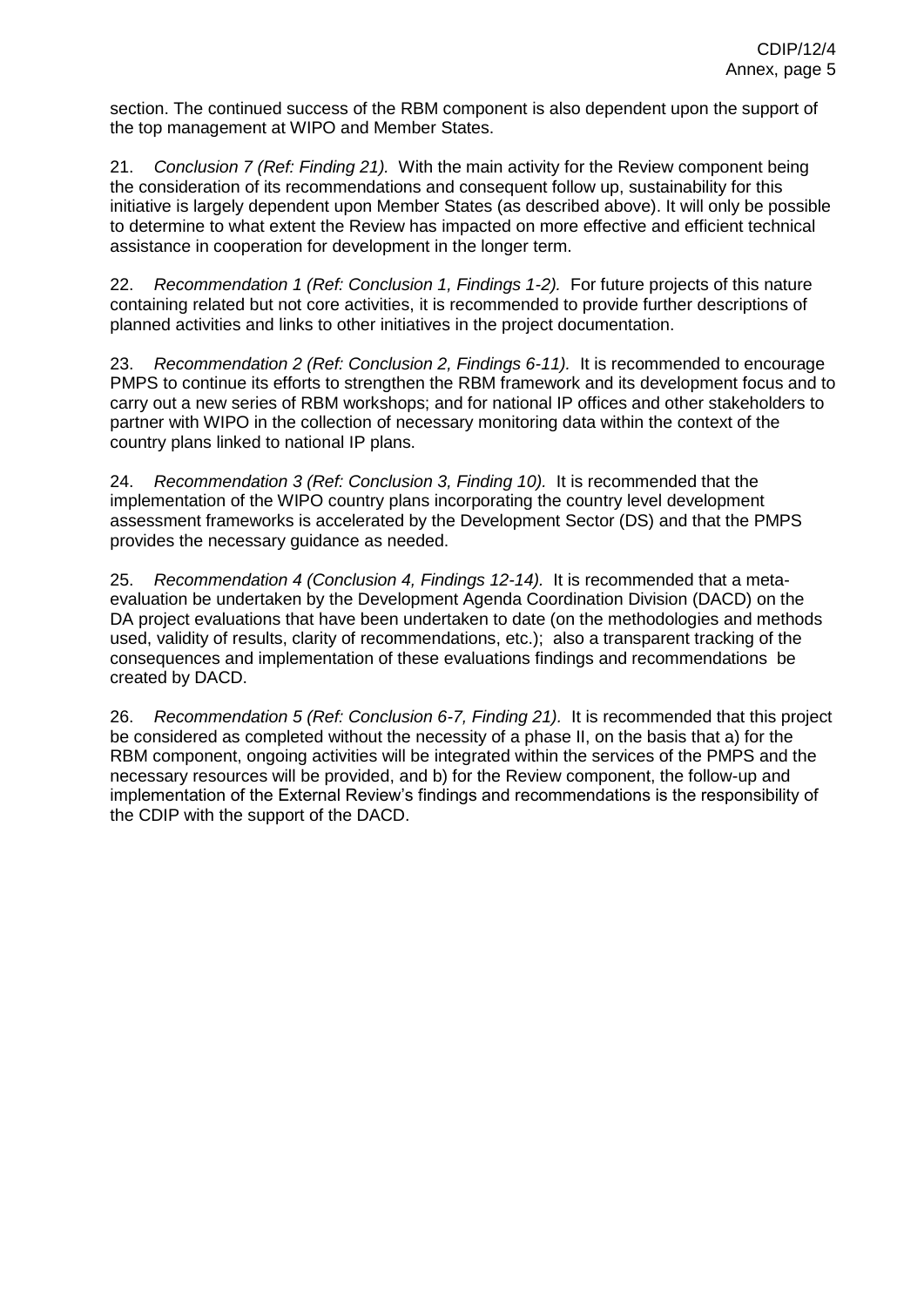# <span id="page-6-0"></span>**INTRODUCTION**

27. This report is an independent evaluation of the Development Agenda (DA) Project related to WIPO Development Agenda Recommendations 33, 38 and 41: Enhancement of WIPO's Results-Based Management (RBM) Framework to Support the Monitoring and Evaluation of Development Activities (DA\_33\_38\_41\_01). The project was approved during the  $4<sup>th</sup>$  session of the Committee on Development and Intellectual Property (CDIP) in November 2009. The project implementation started in January 2010 and was completed in April 2013.

28. The main purpose of the project was to improve and strengthen WIPO's capacity for self-evaluation, to support independent evaluation and to provide better quality management information to Member States to support their coordination and decision making, in particular, as it relates to the development impact of its activities and the implementation of the DA.

# <span id="page-6-1"></span>**DESCRIPTION OF THE PROJECT**

29. The project document set out three specific objectives for this project:

(a) Adapt and strengthen WIPO's existing RBM framework to ensure that there is a strong focus across all relevant Programs on the impact of the Organization's activities on development, including technical assistance, and provide additional management tools to support the specific needs as they relate to the 45 Recommendations, and the reporting needs of the CDIP (DA Recommendations 33 and 41);

(b) To contribute to a monitoring and evaluation culture, in particular as this relates to the development impact of all relevant Programs, within the Organization, and the systematic collection and use of performance information to ensure accountability, and support informed decision making by the Organization and its stakeholders. (DA Recommendation 33); and

(c) Increase the capacity and ability for independent and objective evaluations of the development impact of WIPO's activities (DA Recommendation 38).

30. These three objectives were supported by two inter-dependent components:

(a) RBM component: The first component was the design, development and establishment of a coherent RBM framework, to support the monitoring and evaluation of the impact of the Organization's activities on development, as well as the implementation of the DA Recommendations, and the strengthening of capacity for objective development impact assessments of the Organization's activities.

(b) Review component: The second component was the External Review of WIPO's technical assistance activities in the area of cooperation for development.

31. *Delivery strategy:* The project document described the following steps of the delivery strategy:

(a) The RBM component consisted of the following key steps: Determining how to strengthen the existing RBM framework; redeveloping the framework, including consultation with Member States, staff and external experts; and capacity building involving training and awareness raising amongst staff.

(b) The Review component consisted of the following key steps: Preparation of Terms of Reference for the Review; contracting of external experts to carry out the Review; the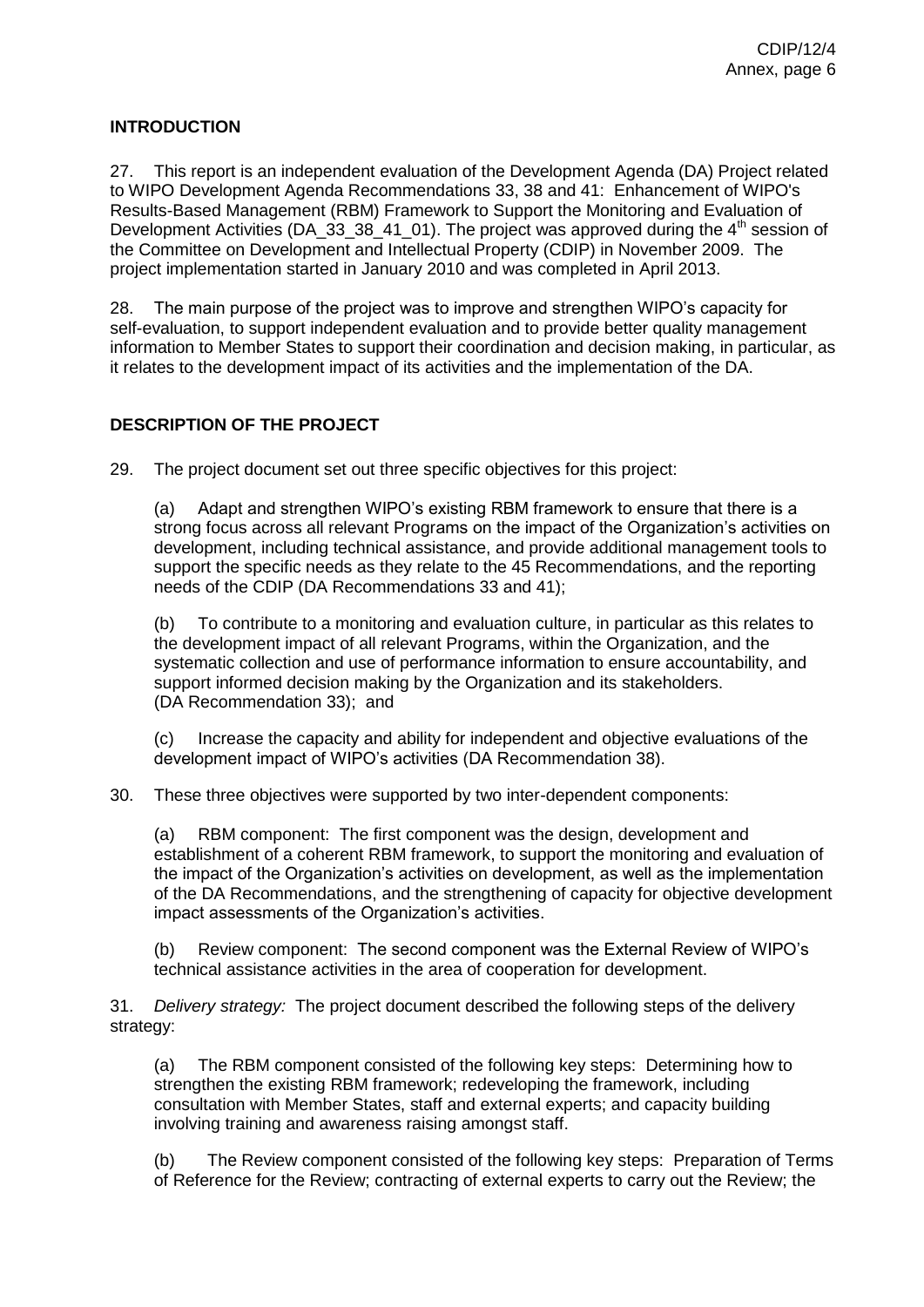carrying out of the Review; and the presentation of the Review and its recommendations to Member States.

<span id="page-7-0"></span>32. *Achievements:* The main achievements of the project can be summarized as follows:

(a) The implementation of a revised RBM framework across all WIPO's programs with an appropriate development focus.

(b) The completion of the Review of WIPO's technical assistance and its presentation to Member States for consideration.

# **OVERVIEW OF EVALUATION CRITERIA AND METHODOLOGY**

33. The aim of the evaluation was to assess the project's performance in terms of project design, project management, coordination, coherence, implementation and results achieved. The evaluation also aimed to provide evidence-based evaluation information to support the CDIP's decision-making process.

34. The evaluation was organized around ten evaluation questions split into four themes: Project design and management, Effectiveness, Sustainability and Implementation of DA Recommendations. These questions are responded to directly in the section "Key findings" below.

35. A combination of methods has been utilized for the evaluation. In addition to a review of all relevant documentation, interviews were conducted with 11 staff at the WIPO Secretariat in Geneva. A list of the persons interviewed is enclosed in Appendix I. A list of the documents consulted is enclosed in Appendix II. The inception report which guided this evaluation is enclosed in Appendix III.

# <span id="page-7-1"></span>**KEY FINDINGS**

36. This section is outlined on the basis of the four evaluation areas. Each evaluation question is answered directly under the headings of each area.

#### A. Project design and management

*Appropriateness of the initial project document for the implementation and assessment of results.* 

37. *Finding 1:* The initial project document was assessed as being sufficient for the launching of the two components of the project. This initial document described the objectives and implementation steps. However, the evaluation points out the following challenges:

(a) *Interaction with other projects:* The RBM component focused on strengthening and improving the RBM framework with an appropriate development focus. In parallel, an initiative was underway as part of WIPO's 2010-2015 Strategic Realignment Program (SRP) to strengthen the RBM approach, which is referred to in the project documentation. This had the advantage of enabling to multiply the impact on the RBM framework, but it was difficult to separate what was done as part of the project under evaluation and the SRP initiative.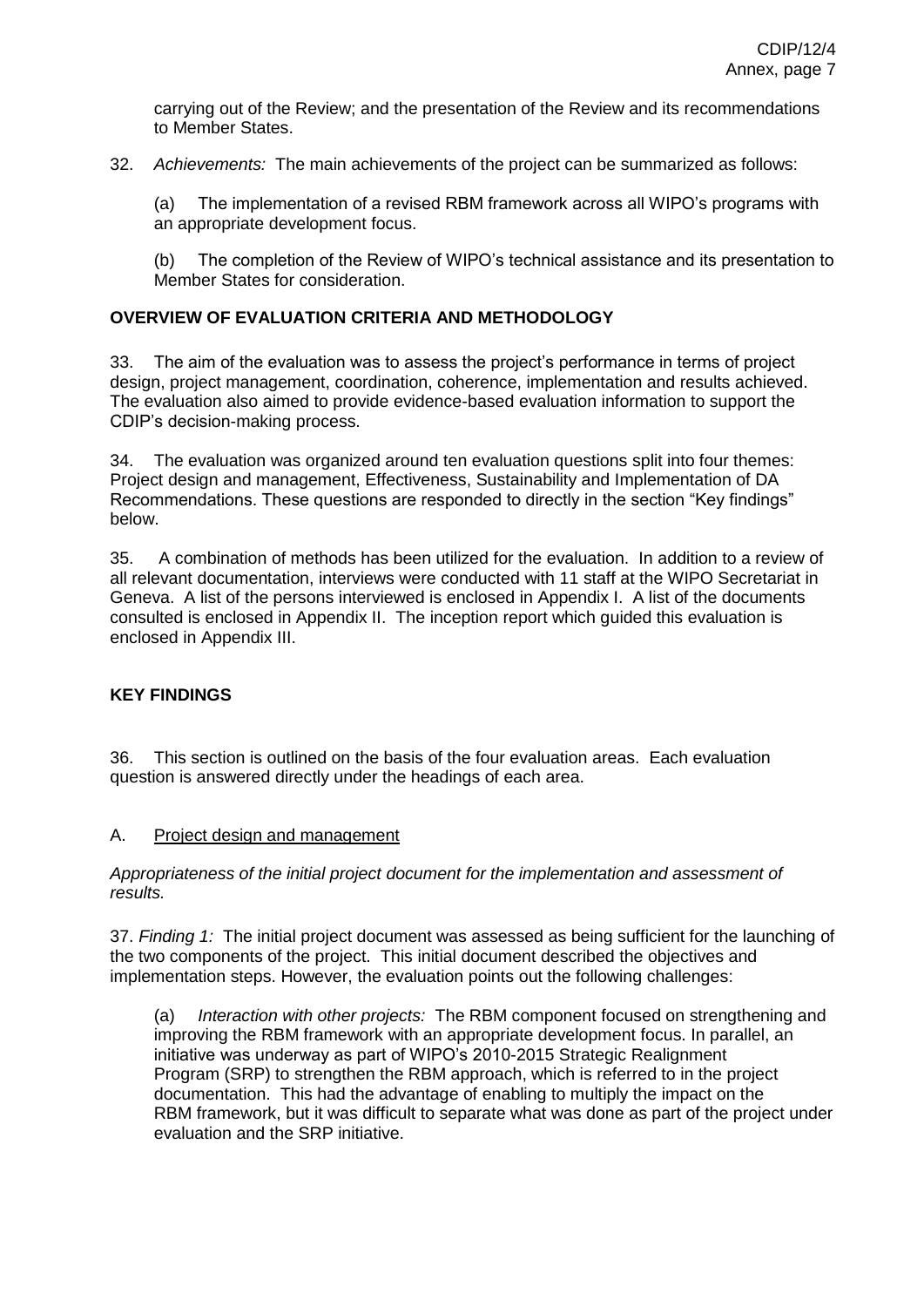(b) *Description of project activities*: The project documentation described accurately the main activities anticipated for both components, namely the strengthening of the RBM framework and the carrying out of an External Review. However, within the project documentation, several other monitoring and evaluation tools were mentioned as part of the project indicators, such as the DA project evaluations, the Program Performance Reports (PPRs) and the country level development assessment frameworks. Insufficient guidance was provided as to the activities that would be carried out in regard to these tools and links to parallel initiatives, such as the extent and nature of the activities and how they complemented other planned activities on the same tools.

*Adequateness and usefulness of the project monitoring, self-evaluation and reporting tools in providing relevant information for decision-making purposes of the project team and key stakeholders.* 

38. *Finding 2:* The reporting tools were adequate and useful in providing information on the general progress of the project for the project team and key stakeholders, as seen in the updates given to the CDIP through the Progress Reports in 2010, 2011 and 2012. Specifically, the evaluation observed:

(a) Both components had defined steps within the project document that were followed by the Program Management and Performance Section (PMPS). This in turn facilitated the ability of interested stakeholders to follow progress with the project.

(b) As mentioned above, the project included the implementation or improvement of various monitoring and evaluation tools that were linked but not necessarily driven by this project. In this regard, progress on these tools was reported, although it was challenging to determine the precise contribution of this project to the assessed progress.

*The extent to which other entities within the Secretariat have enabled and contributed to an effective and efficient project implementation.* 

39. *Finding 3:* For both components, collaboration with other entities within the Secretariat was essential to the successful implementation of the project. Collaboration with the Development Sector (DS)*,* the Development Agenda Coordination Division (DACD) and the Internal Audit and Oversight Division (IAOD) was particularly essential to the project's success. Their collaboration was assessed as positive and facilitated a successful project completion. Both components were also reliant on a broader collaboration from all Sectors within the Secretariat; for the participation in interviews as part of the Review component and for participation in training workshops for the RBM component and consequent follow-up work. Based on the monitoring data and feedback from the PMPS, the collaboration within the Secretariat was found to be very satisfactory for both components.

#### *The extent to which the risks identified in the initial project document have materialized or been mitigated.*

40. *Finding 4:* Most of the risks that were envisaged during the implementation of the project did not occur or were minimized. The project document identified seven risks with the project:

(a) The rapid introduction of a too sophisticated monitoring and evaluation system without sufficient training and resources, or the embedding of an evaluation culture would risk generating too much resistance and the system would quickly become obsolete and seen as adding no value to managers or to Member States (RBM component): The project was aware of this risk and sought gradual changes to the RBM framework,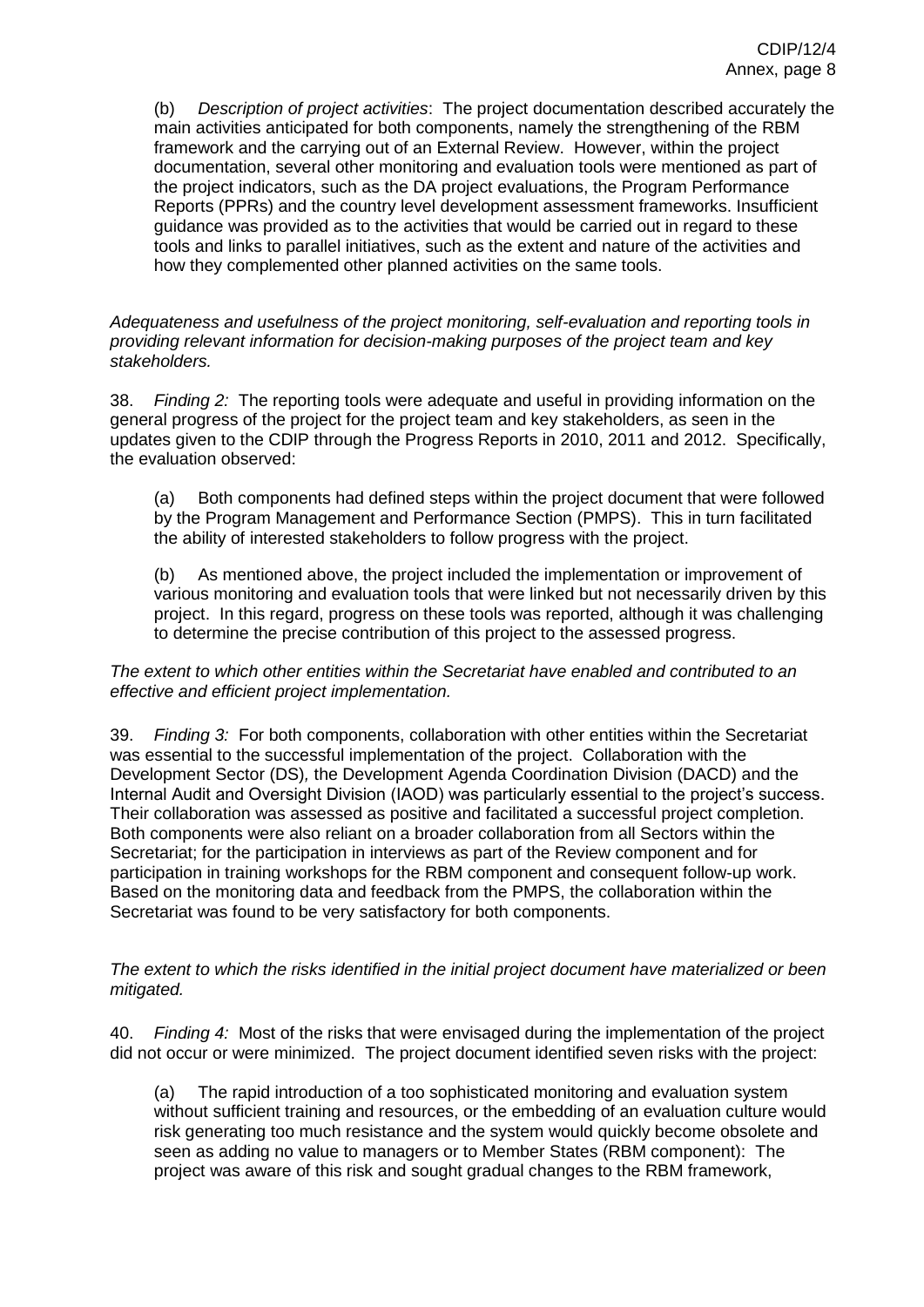although challenges were seen in some managers' view of the framework as a reporting obligation rather than a management tool as detailed below.

(b) All stakeholders, in particular at country level, for the country level assessment frameworks, must be closely involved in the design and development phases to ensure shared ownership (RBM component): This risk did not occur as the country level frameworks did not advance as anticipated.

(c) Close coordination, in particular with the CDS and the DACD is critical to ensuring that complimentary initiatives support one another (RBM component): As mentioned above, collaboration with these entities was positive. Complimentarity was found with other initiatives although in some aspects, as described in Finding 1 the links between this project and other initiatives were not always explicit.

(d) The framework must be designed to address the needs for greater accountability, coordination and improved capacity for decision making as expressed by Member States (RBM component): This risk was taken into account in the modifications to the RBM framework, although only Member States are in a position to judge whether the framework has improved their capacity for decision making.

(e) In order to ensure that the review directly addresses the issues of greatest interest to Member States, they will be consulted on drafts prepared by the Project Managers. There is a risk that this process might lead to the Terms of Reference (TORs) becoming too broad and difficult to manage. This may result in a poorer quality review report (Review component): The TORs for the External Review were as precise as possible considering the broad nature of the Review, i.e. a macro level assessment of WIPO's technical assistance for development. The Review report did not suffer from any quality issues (according to WIPO's Management Response).

(f) The external experts need to be credible and independent and have the required skills to meet the TORs of this component of the project (Review component): The project considered this risk in the final selection of the external experts, selecting two experts knowledgeable in IP and development and sufficiently independent from WIPO.

(g) The cooperation of Program Managers will be essential. The openness of their cooperation will rely upon all actors, including Member States, to view the exercise as a constructive learning opportunity, rather than an exercise in accountability (Review component): As far as this evaluation is aware, this risk did not occur, given the positive collaboration of both WIPO Program Managers and Member States in their participation in the External Review.

#### *The project's ability to respond to emerging trends, technologies and other external forces.*

41. *Finding 5:* In implementing the RBM component, the project had to be aware of best practices in this field and how other organisations have implemented similar RBM systems and tools. The project was supported in this regard through the use of external RBM experts. The RBM component was also reliant on a technological component, the enterprise resource platform (ERP) to provide an automated system for entering monitoring data. This has been setup for the workplan component and is planned to be extended to the overall framework. In implementing the Review component, the progress towards completing the Review was largely dependent upon stakeholders, such as Member States and Civil Society Organisations, in responding to interviews requests and a survey (for Member States). Although some delays were experienced, these were not considered insurmountable for the project.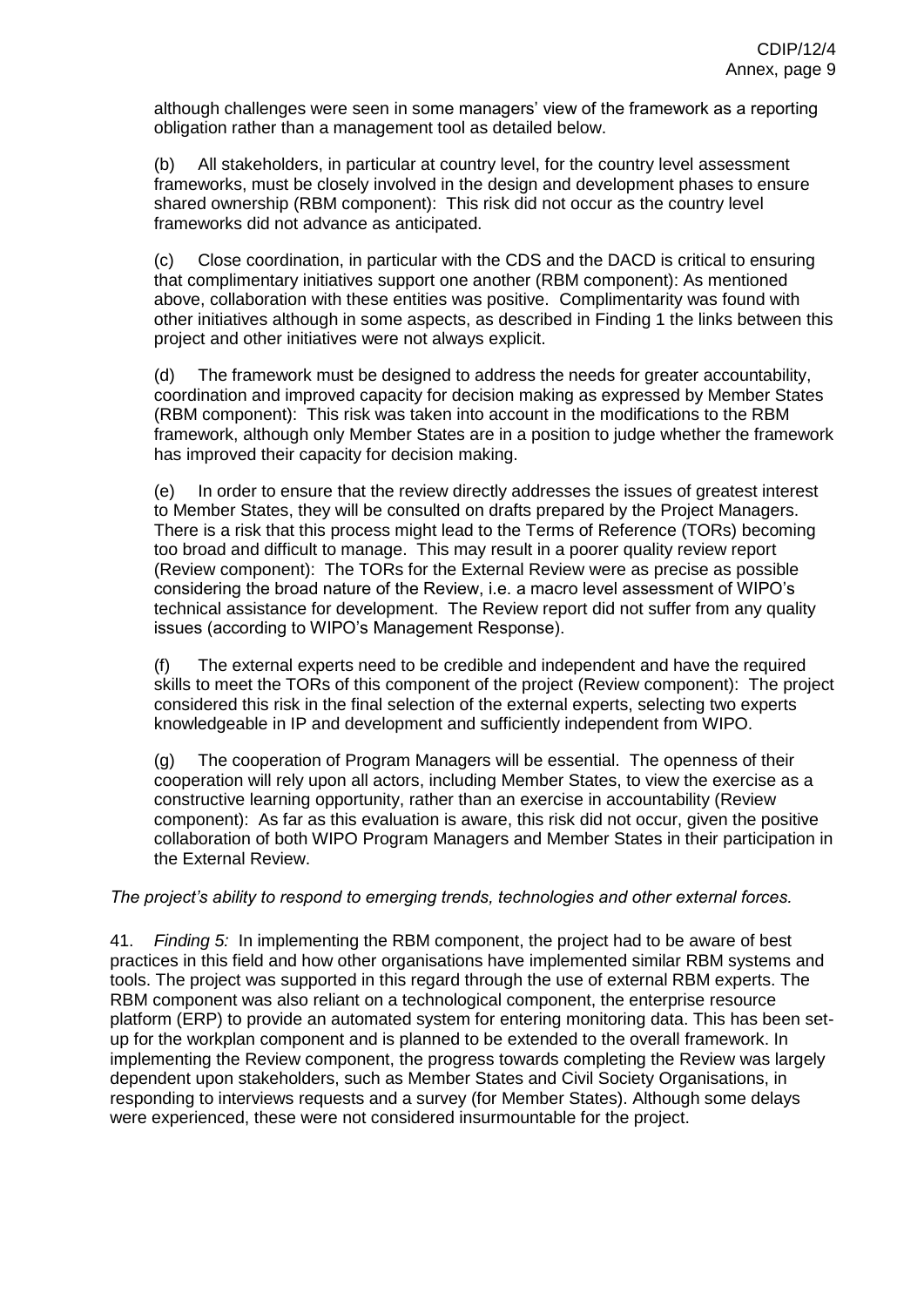# <span id="page-10-0"></span>B. Effectiveness

*The effectiveness of the project in adapting and strengthening WIPO's existing RBM framework and in providing management tools to support the specific needs as they relate to the 45 DA Recommendations, and the reporting needs of the CDIP.*

42. *Finding 6:* The project's RBM component focused on adapting and strengthening the existing RBM framework with an appropriate development focus. This framework is essentially the main planning and monitoring system of WIPO that includes a Results Frameworks at global level and one for the 29 programs of WIPO, as featured in the biennial Program and Budget, linked to the Medium-Term Strategic Plan, annual workplans and PPR for reporting performance to Member States and other stakeholders.

43. *Finding 7:* Since the project's launch in early 2010, this evaluation found that WIPO's RBM framework has been strengthened significantly. This finding is supported by the project's own reporting to the CDIP (Progress Reports), the 10 WIPO managers interviewed, the Validation Report on the PPR (2010-11) of the IAOD and the findings of the 2011 External Review of WIPO Technical Assistance (the Review component of this project). The strengthening of the RBM system can be summarized as follows:

(a) Expected results that were previously linked to individual programs with some duplication have been consolidated directly under the nine Strategic Goals in the 2012/13 Program and Budget;

(b) The streamlining of the number of global expected results was consolidated from 140 in 2010/11 to 60 in 2012/13, a reduction of 57% making performance tracking less cumbersome for both the WIPO secretariat and Member States;

(c) Improvements have been made to the different elements of the RBM framework in 2012/13, notably, the performance indicators, baselines and targets, including for development activities, which in turn make measurement more feasible;

(d) An increased level of ownership of WIPO staff of the RBM framework has been seen, as illustrated by the increase in sense of ownership of WIPO staff from 34% to 69% - 2008/9 to 2010/11 (selection of staff interviewed as part of the IAOD Validation Report);

(e) The budget presentation has been adapted from program-focused to results-based in 2012/13 (i.e. budget allocation by expected results rather than activities).

44. *Finding 8:* In addition to strengthening the RBM framework in general, a key aim of the RBM component was to improve its Development focus. In addition to the general progress described in the previous paragraph, the following improvements to the development focus of the RBM framework can be summarized as follows:

(a) The move to mainstreaming Development in WIPO's activities as illustrated in the 2012/13 framework where Development is represented as both its own Strategic Goal and integrated within the other nine Goals;

(b) The establishment of links between DA projects and Expected results in the 2012/13 Program and Budget.

(c) The inclusion in the 2012/13 RBM framework of the Development share of the budget for each Expected result based on a formula that was assessed as being appropriate by the 2011 External Review;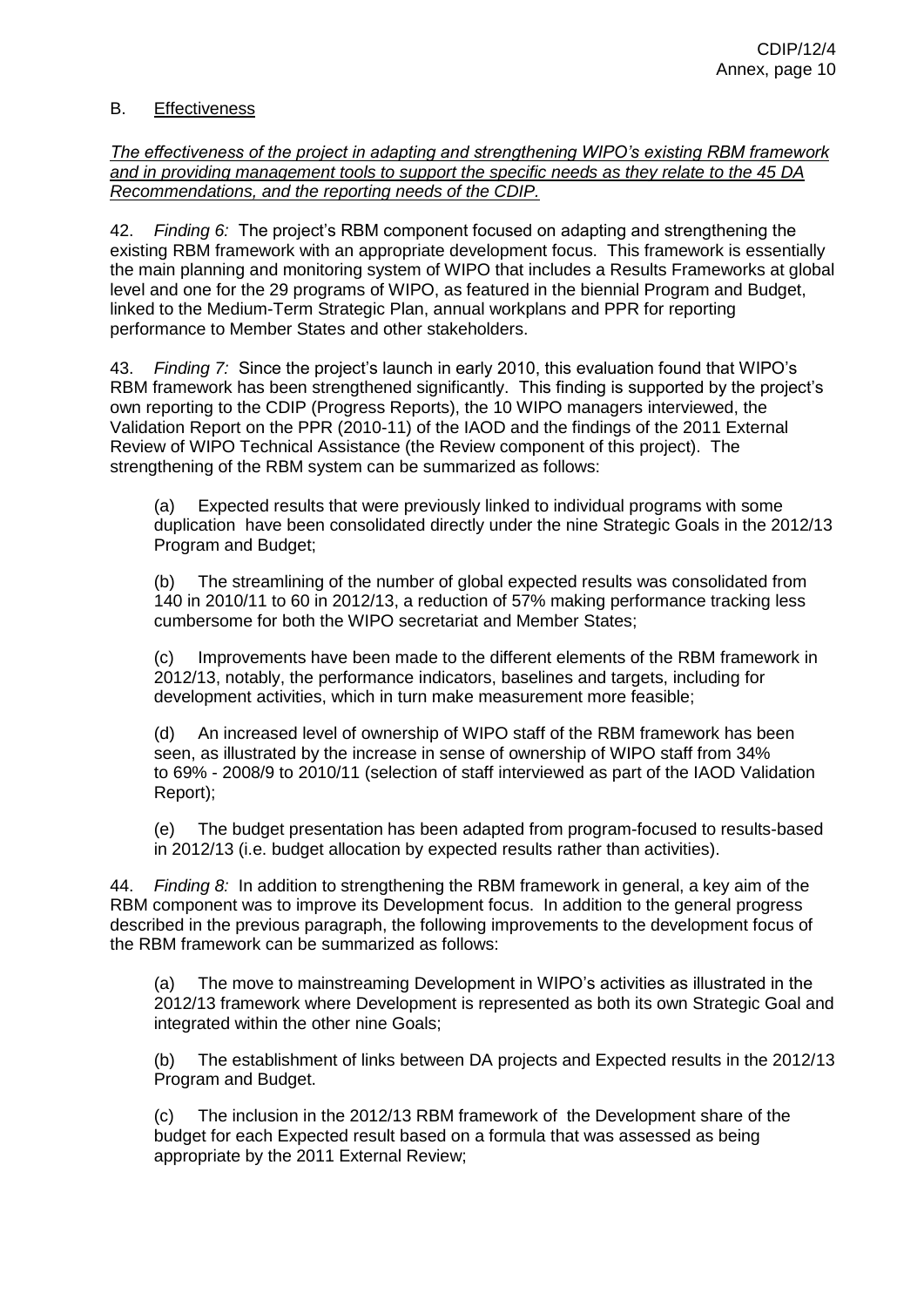(d) A greater effort to link WIPO's activities to the implementation of the DA, as seen in the program descriptions in the 2012/13 Program and Budget where the relationship between activities and DA projects and recommendations are explained, compared to the previous biennium where recommendations were listed per program without any explanation.

45. *Finding 9:* As noted above, this project complemented an initiative of WIPO's SRP to strengthen the RBM approach. Consequently, the above successes could be considered as shared between this project and the SRP initiative.

46. *Finding 10:* In addition to the RBM framework, the project included the modification or creation of additional management tools. The main tools covered were as follows (the evaluation of DA projects is discussed under Findings 12-14 and the External Review is discussed under Findings 15-17):

(a) PPR: This project set out to contribute to an improved PPR and its Development focus. The 2010/11 IAOD Validation Report of the PPR found that the quality of the PPR had improved from 2010 onwards given the above-mentioned changes to the RBM framework and its further integration of development aspects, notably by improving the section per program on the implementation of the DA and the changes made to indicators, baselines and targets.

(b) Country-level development assessment frameworks: An aim of the project was to create frameworks at the country-level to monitor WIPO's contribution to IP development with a project indicator set for six pilot countries. Progress was made by PMPS in defining the methodology of the country-level framework and integrating this within the WIPO country plan model. However, no pilots were carried out as the country plans are yet to be implemented completely. As part of awareness-raising activities on RBM, PMPS carried out three regional workshops for national IP offices (two in Asia and one in West Africa) with representatives from some 32 countries. An additional 18 countries are planned to be reached in 2013 with a workshop for East Africa. Although not replacing a country-level framework and plan, the workshops supported national IP offices in their own implementation of RBM systems.

47. *Finding 11:* In addition to the progress in the project described in the previous paragraphs, several challenges to the project's effectiveness were found by this evaluation, notably:

(a) The monitoring and evaluation culture is still under development within WIPO and staff sometimes struggle to see the relevance of management tools such as the RBM framework, PPR and DA project evaluations.

(b) The strengthening of the RBM framework resulted in a marked shift from measuring "outputs" to measuring "outcomes", which is recommended as best practice in RBM (see the UN Joint Inspection Unit study on RBM (2004)). However, the move towards outcome measurement meant that WIPO programs had to monitor indicators that often relied on collaboration from their beneficiaries (e.g. surveying of training participants) or other external stakeholders. In addition, in describing outcome level indicators, the other possible influences on achieving progress were not uniformly stated or considered alongside indicators.

(c) The RBM framework has been used by WIPO staff more of as a reporting tool rather than as a management tool for activities although this is changing positively: The perception that information reported is used for decision-making purposes increased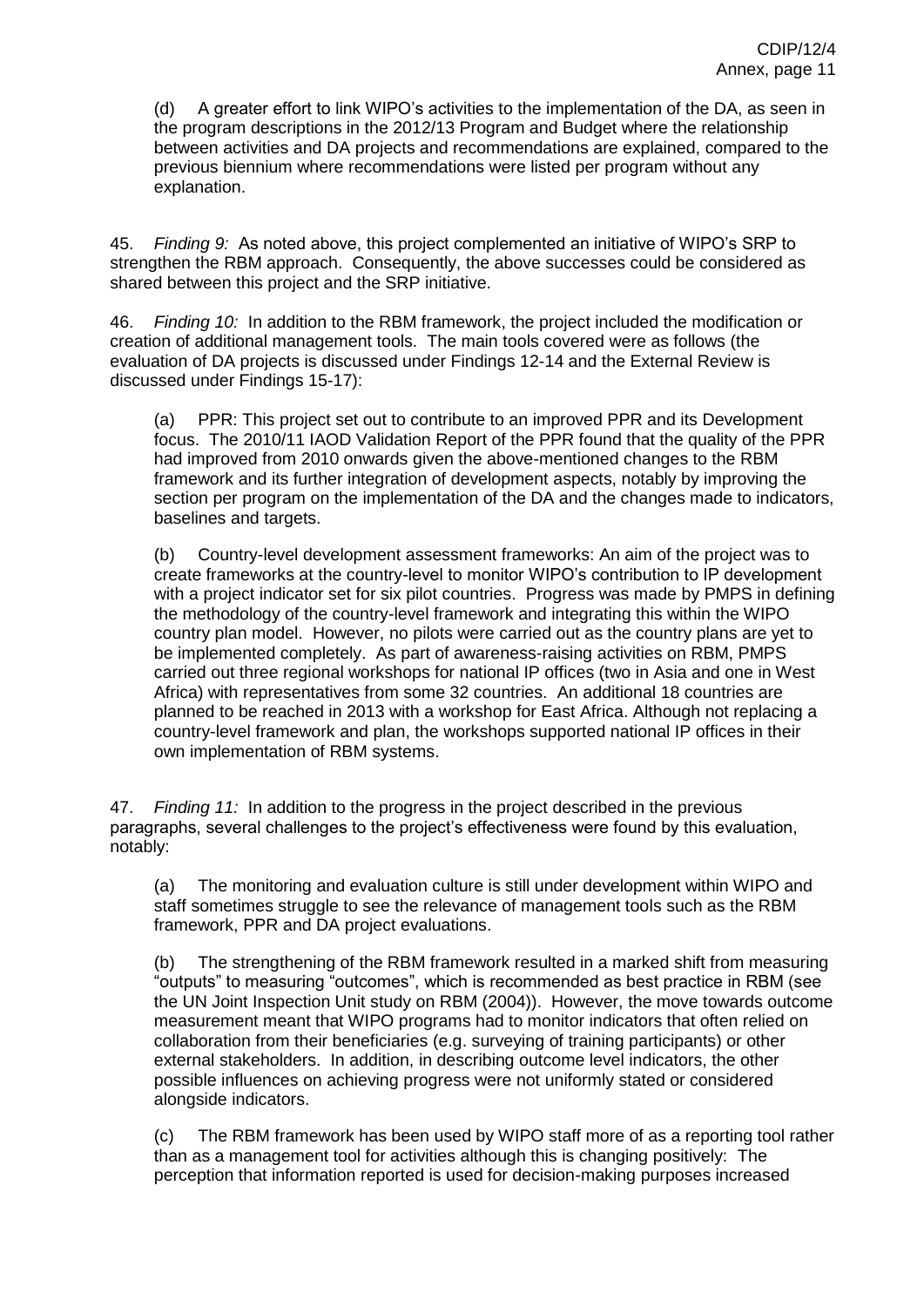from 21% to 55% in 2008/9 to 2010/11 (selection of staff interviewed as part of the IAOD Validation Report).

(d) Part of the activities carried out for the RBM component included training workshops by PMPS for WIPO staff: 10 workshops were organized for a total of 110 participants in 2010. These workshops were appreciated by WIPO staff (according to PMPS reporting and the small sample of participants interviewed for this evaluation). However, given that nearly three years have passed since these workshops, there was a need for further training and coaching of staff, particularly for those assuming new responsibilities.

#### *The effectiveness of the project in increasing the capacity and ability for independent and objective evaluations of the Development impact of WIPO's activities.*

48. *Finding 12:* An initiative stemming from this project was the systematic evaluation of all DA projects (although it was not budgeted from this project). To date, the Member States have approved 27 projects implementing 31 DA Recommendations. By the end of 2012, independent evaluation reports for twelve completed DA projects were presented for consideration to the CDIP. In addition, two more evaluation reports will be presented at the  $12<sup>th</sup>$  session of the CDIP in November 2013. The DACD with the support of PMPS and IAOD established a procedure for the carrying out of these evaluations which included the drafting of a Terms of Reference, consulting with internal stakeholders, selecting and contracting of external evaluation consultants, carrying out the evaluation and presenting findings to the CDIP.

49. *Finding 13:* The carrying out of these evaluations has ensured that an external assessment has been provided on the effectiveness of the DA projects. These evaluations have led to an examination of the projects' progress towards their objectives through the reports' presentation and discussion amongst Member States at the CDIP sessions. Consequently, such discussions have allowed Member States to take decisions on the DA projects, such as their continuation, completion, mainstreaming within existing WIPO activities or incited requests for further information or assessment. The official reports of the CDIP sessions during which these evaluations were discussed (the  $9<sup>th</sup>$  session, document  $9/17$  and the  $10<sup>th</sup>$  session, document 10/18) attest to this.

50. *Finding 14:* The independent evaluations go through a quality assurance process led by DACD with the support of the relevant WIPO services. Given that 14 evaluations will have been completed by end of 2013, it may be useful to carry out a meta-evaluation of these evaluations with the aim of learning more from this extensive body of evaluation for future reference. In addition, there is no publically available tracking on the follow up of the evaluations, in terms of recommendations to be considered, projects to be extended, those completed, etc. The Director General's Annual Report on implementation of the DA provides some information on the follow up of the recommendations of the DA projects, but it is incomplete.

51. *Finding 15:* The Review component of the project is composed of an external review of WIPO's technical Assistance in the Area of Cooperation for Development ("External Review"). PMPS and DACD established a procedure for carrying out the External Review, which included the drafting of a Terms or Reference, consulting with Member States, contracting of external experts, carrying out of the External Review and presentation of findings to the CDIP. The External Review was conducted by Dr. Carolyn Deere Birkbeck and Dr. Santiago Roca with their report delivered to the  $8<sup>th</sup>$  session of the CDIP in November 2011. An ad-hoc working group composed of Member States to consider the report was established at the  $8<sup>th</sup>$  session. The WIPO Management Response to the Executive Review was presented at the 9<sup>th</sup> session of the CDIP in May 2012. Discussion on the report continued in the  $10<sup>th</sup>$  and  $11<sup>th</sup>$  sessions of the CDIP.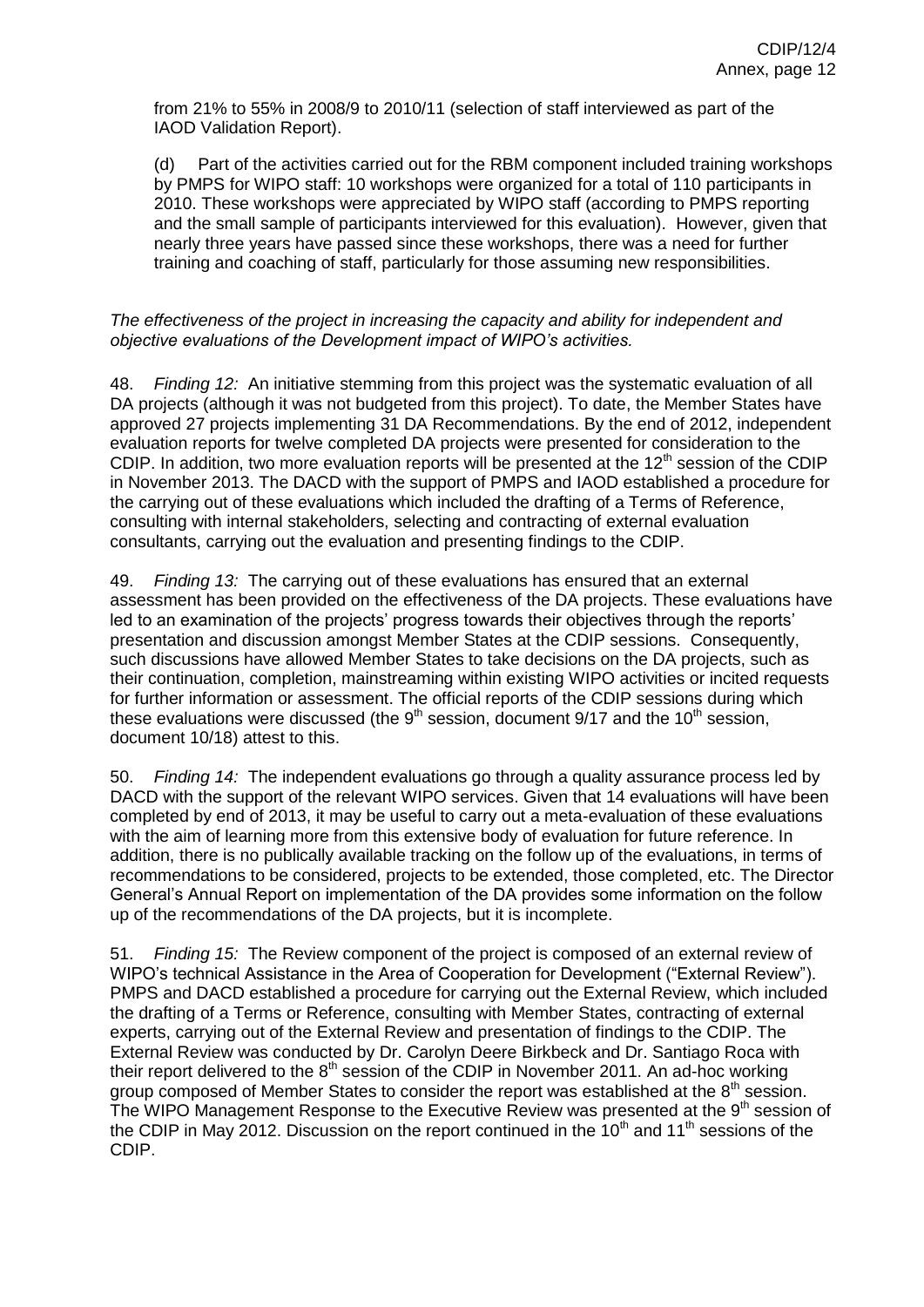52. *Finding 16:* This evaluation found that the process of conducting the External Review was appropriate, given that the process was transparent and led to the contracting of two recognised external experts on IP and development who produced a comprehensive report for CDIP's consideration. This was confirmed by WIPO's Management Response which stated "the report is very thorough and contains detailed analysis and many recommendations (p. 5)".

53. *Finding 17:* It is outside of the scope of this evaluation to consider the findings and recommendations of the External Review. However, an examination of the Management Response, the reports of the relevant CDIP sessions and the report of the ad-hoc working group indicates that there was considerable debate around the estimated 89 principal recommendations and 396 measures (estimates from WIPO) in terms of their priority, redundancy and relevance.

#### *The usefulness of the project in improving and strengthening WIPO's capacity for monitoring and evaluation and in providing better quality management information to Member States to support their coordination and decision making.*

54. *Finding 18:* The project combined modifying existing monitoring and evaluation activities (i.e. RBM framework, WIPO's Program and Budget, PPR) and introducing and/or supporting new monitoring and evaluation initiatives (i.e. evaluations of DA projects, the External Review and country-level assessment framework). In their totality, this evaluation found that these modifications and initiatives have improved and strengthened WIPO's capacity for monitoring and evaluation, as described above in detail.

55. *Finding 19:* On the basis of improved and strengthened monitoring and evaluation, this evaluation found that the quality of monitoring and performance data has improved incrementally from 2010 with this project's implementation. The improvements seen are not only due to this project but also to other initiatives, notably the SRP and the reinforcement of IAOD in WIPO in terms of staff and budget in the past three years.

56. *Finding 20:* With an increase in the quality of monitoring and evaluation data, this has provided a better quality of management information. Member States are best placed to judge to what extent this better quality of information has led to improvements in their coordination and decision-making.

# <span id="page-13-0"></span>C. Sustainability

*The likelihood for sustaining results achieved to date and further developing WIPO's RBM framework including for development related activities.* 

57. *Finding 21:* The likelihood for sustaining results for the RBM component is high given that the improvements made to the RBM framework have been integrated within the process for future budget and program cycles, provided that PMPS continue the necessary support for the relevant WIPO program managers and staff. The fact that the External Review has been taken into consideration seriously by the CDIP is an indication of its utility.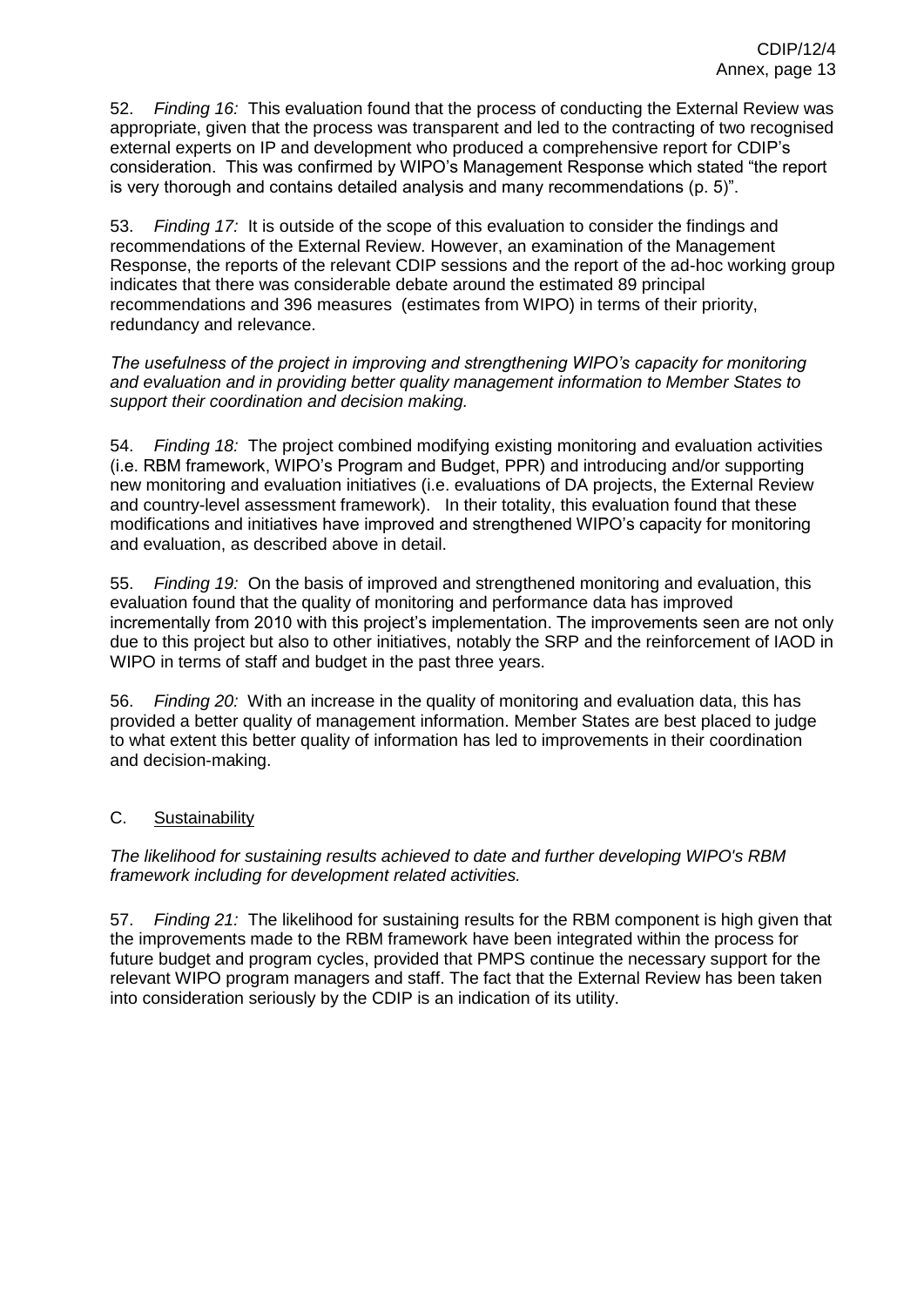#### <span id="page-14-0"></span>D. Implementation of Development Agenda (DA) Recommendations

*The extent to which the DA Recommendations 33, 38 and 41 have been implemented through this project.*

58. *Finding 22:* This evaluation has found that the project has responded to these recommendations as following:

(a) *DA Recommendation 33:* This recommendation requested WIPO to develop an effective yearly review and evaluation mechanism for all development-orientated activities. As detailed in this report, it was found that the project has responded well to this recommendation through the strengthening of the RBM framework and the mainstreaming of development within it.

(b) *DA Recommendation 38:* This recommendation focused on strengthening WIPO's capacity to perform objective assessments of its impact on development. This recommendation has been implemented mainly through the systematic evaluation of all DA projects and the mainstreaming of development assessment within the RBM framework and the broader Program and Budget. This evaluation found that both these activities have contributed significantly to the implementation of this recommendation.

<span id="page-14-1"></span>*(c) DA Recommendation 41:* This recommendation requested WIPO to conduct a review of current WIPO technical assistance activities in the areas of cooperation for development. This was directly responded to by the Review component of the project and successfully completed.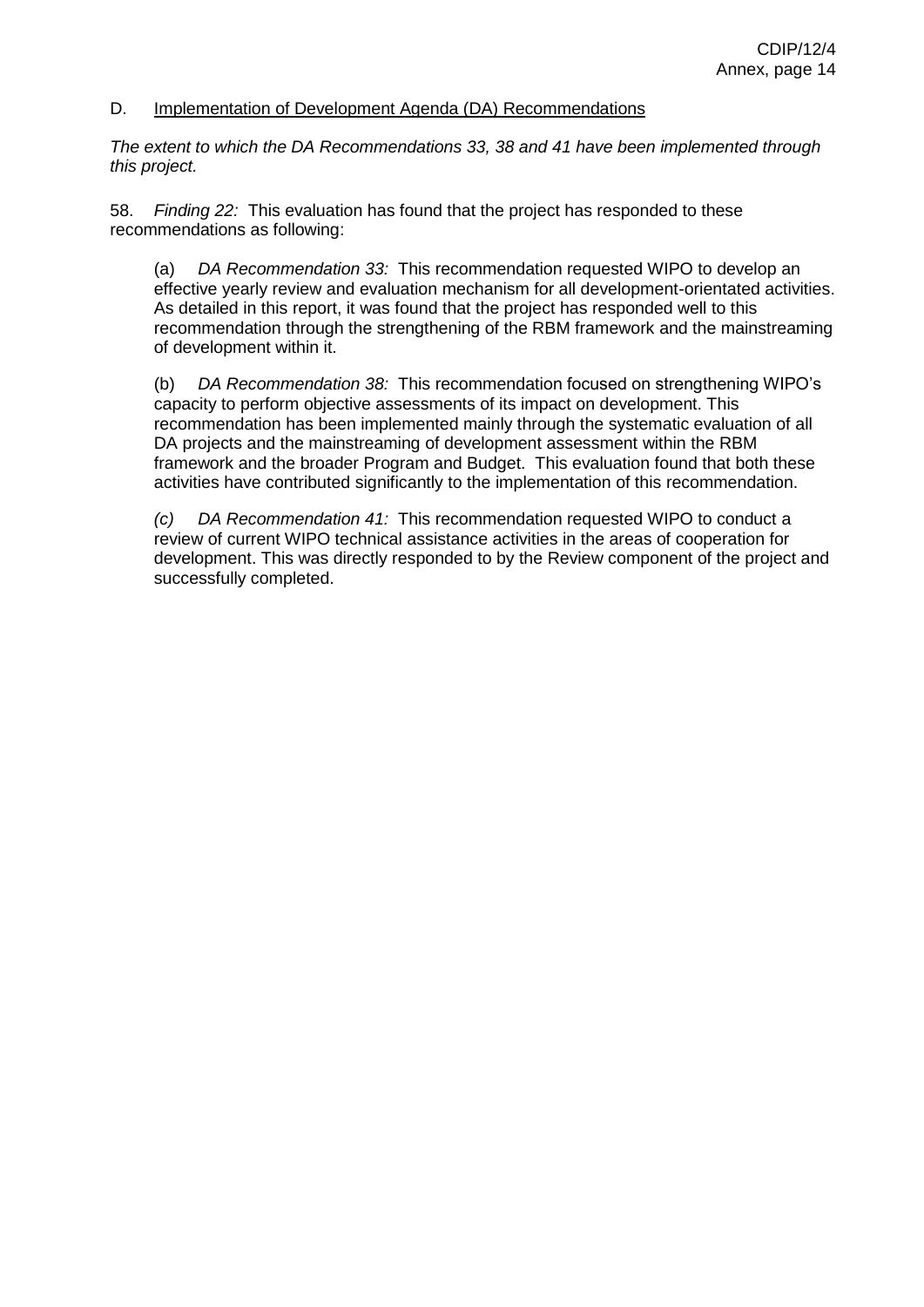# **CONCLUSIONS**

#### A. Project design and management

59. *Conclusion 1 (Ref: Findings 1-2).* The project was structured clearly in two distinct but related components. However, clarity was lacking on the links to other monitoring and evaluation tools mentioned in the project documentation.

#### B. Project Effectiveness

60. *Conclusion 2 (Ref: Findings 6-11).* With the RBM component, the evaluation found that significant progress had been made to strengthening the RBM framework and its development focus through this project. This evaluation assesses the main challenges ahead in the ability of WIPO programs to further sharpen their indicators and utilize them for monitoring in addition to reporting. With the move towards outcome measurement, programs will increasingly rely on external stakeholders, including national IP offices to support them in the collection of monitoring data. Ideally, this would be part of data collection of national RBM frameworks linked to national IP strategies.

61. *Conclusion 3 (Ref: Finding 10).* The project was not able to complete all aspects on the country level development assessment frameworks given their reliance on the implementation of country plans. However, it only makes sense to advance this aspect as part of the country plans and not separately..

62. *Conclusion 4 (Ref: Findings 12-14).* The carrying out of independent evaluations of the DA projects has contributed to WIPO's capacity to assess the impact of its development-orientated activities. The longer term impact of development activities would be further understood by considering how the evaluations' recommendations are followed up and implemented (or not).

63. *Conclusion 5 (Ref: Findings 15-17).* The completion of the External Review was a key part of this project and a direct response to DA 41. The success of this component will also depend upon the ability of Member States and WIPO to find consensus on the report's substantial number of recommendations and measures. In retrospect, it may have been appropriate to provide the external experts with guidance on structure and categorization of recommendations to facilitate such a process.

#### C. Sustainability

*64. Conclusion 6 (Ref: Finding 21).* The sustainability of the RBM component is dependent upon the continued support services provided by PMPS and is reliant on the necessary budget and resources being available to mainstream this component within the regular activities of this section. The continued success of the RBM component is also dependent upon the support of the top management at WIPO and Member States.

65. *Conclusion 7 (Ref: Finding 21).* With the main activity for the Review component being the consideration of its recommendations and consequent follow up, sustainability for this initiative is largely dependent upon Member States (as described above). It will only be possible to determine to what extent the Review has impacted on more effective and efficient technical assistance of cooperation for development in the longer term.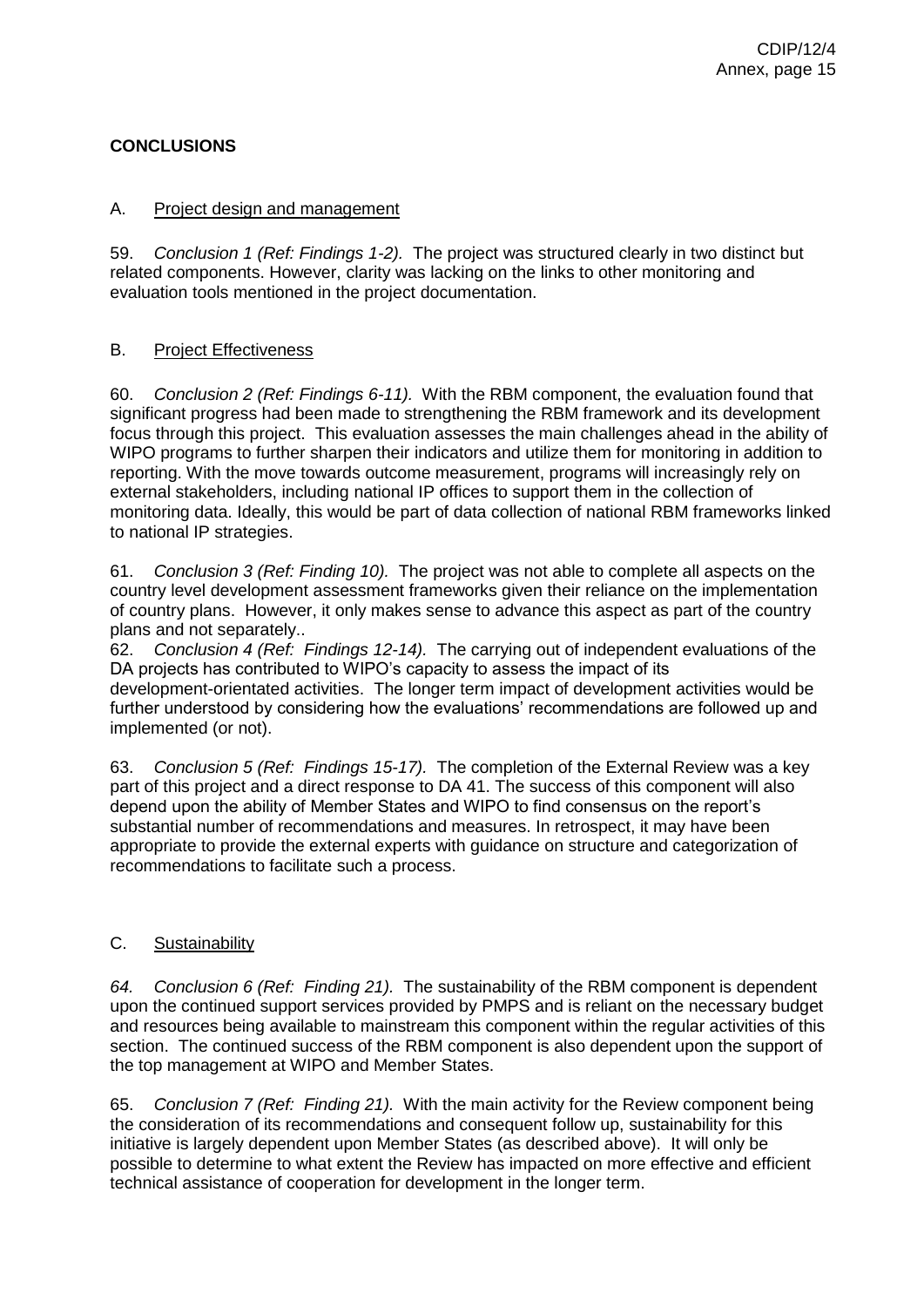#### **RECOMMENDATIONS**

66. *Recommendation 1 (Ref: Conclusion 1, Findings 1-2).* For future projects of this nature containing related but not core activities, it is recommended to provide further descriptions of planned activities and links to other initiatives in the project documentation.

67. *Recommendation 2 (Ref: Conclusion 2, Findings 6-11).* It is recommended to encourage PMPS to continue its efforts to strengthen the RBM framework and its development focus and to carry out a new series of RBM workshops; and for national IP offices and other stakeholders to partner with WIPO in the collection of necessary monitoring data within the context of the country plans linked to national IP plans.

68. *Recommendation 3 (Ref: Conclusion 3, Finding 10).* It is recommended that the implementation of the WIPO country plans incorporating the country level development assessment frameworks is accelerated by the Development Sector (DS) and that the PMPS provides the necessary guidance as needed.

69. *Recommendation 4 (Conclusion 4, Findings 12-14).* It is recommended that a metaevaluation be undertaken by DACD on the DA project evaluations that have been undertaken to date (on the methodologies and methods used, validity of results, clarity of recommendations, etc.); a transparent tracking of the consequences and implementation of these evaluations findings and recommendations be created by DACD.

70. *Recommendation 5 (Ref: Conclusion 6-7, Finding 21).* It is recommended that this project be considered as completed without the necessity of a phase II, on the basis that a) for the RBM component, ongoing activities will be integrated within the services of the PMPS and the necessary resources will be provided and b) for the Review component, the follow-up and implementation of the External Review's findings and recommendations is the responsibility of the CDIP with the support of the DACD.

[Appendixes follow]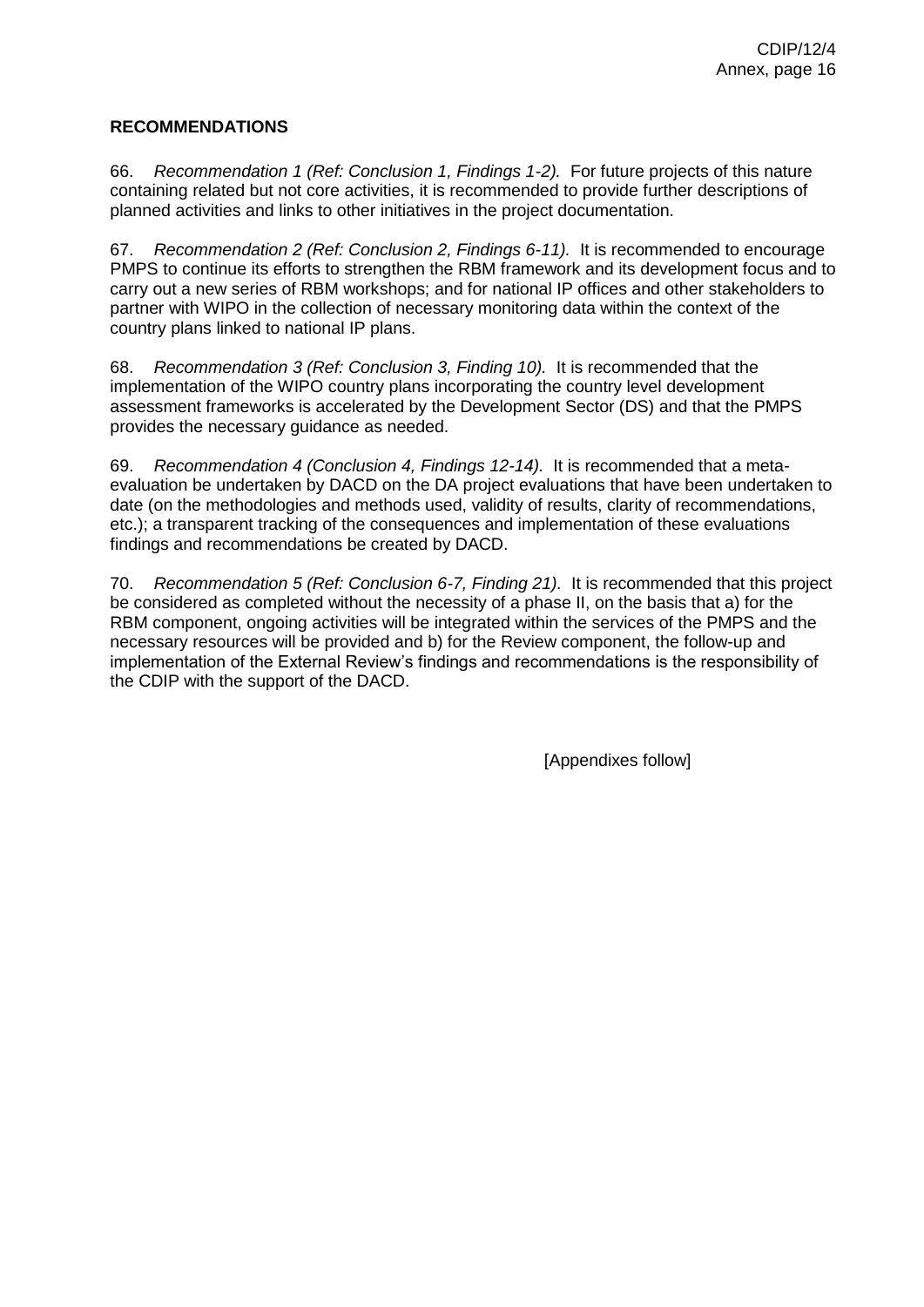#### APPENDIX I: PERSONS INTERVIEWED/CONSULTED

## WIPO STAFF

Geoffrey Onyeama, Deputy Director General, Development Sector

Ranjana Abeysekera, Director, Regional Bureau for Asia and Pacific, Development Sector

Gao Hang, Director, Copyright Development Division, Culture and Creative Industries Sector

Dalila Hamou, Director, Regional Bureau for Arab Countries, Development Sector

Marcus Höpperger, Director, Law and Legislative Advice Division, Brands and Design Sector

Thierry Rajaobelina, Director, Internal Audit and Oversight Division

Kifle Shenkoru, Director, Division for Least-Developed Countries, Development Sector

Maya Bachner, Acting Head, Program Management and Performance Sector, Administration and Management Sector

Joyce Claire Banya, Senior Advisor, Regional Bureau for Africa, Department for Africa and Special Projects, Development Sector

Mansur Raza, Deputy Director, Regional Bureau for Asia and Pacific, Development Sector

Wend Wendland, Deputy Director, Global Issues (Traditional Knowledge) Division, Head of the Traditional Creativity and Cultural Expressions Section

Georges Ghandour, Senior Program Officer, Development Agenda Coordination Division, Development Sector

[Appendix II follows]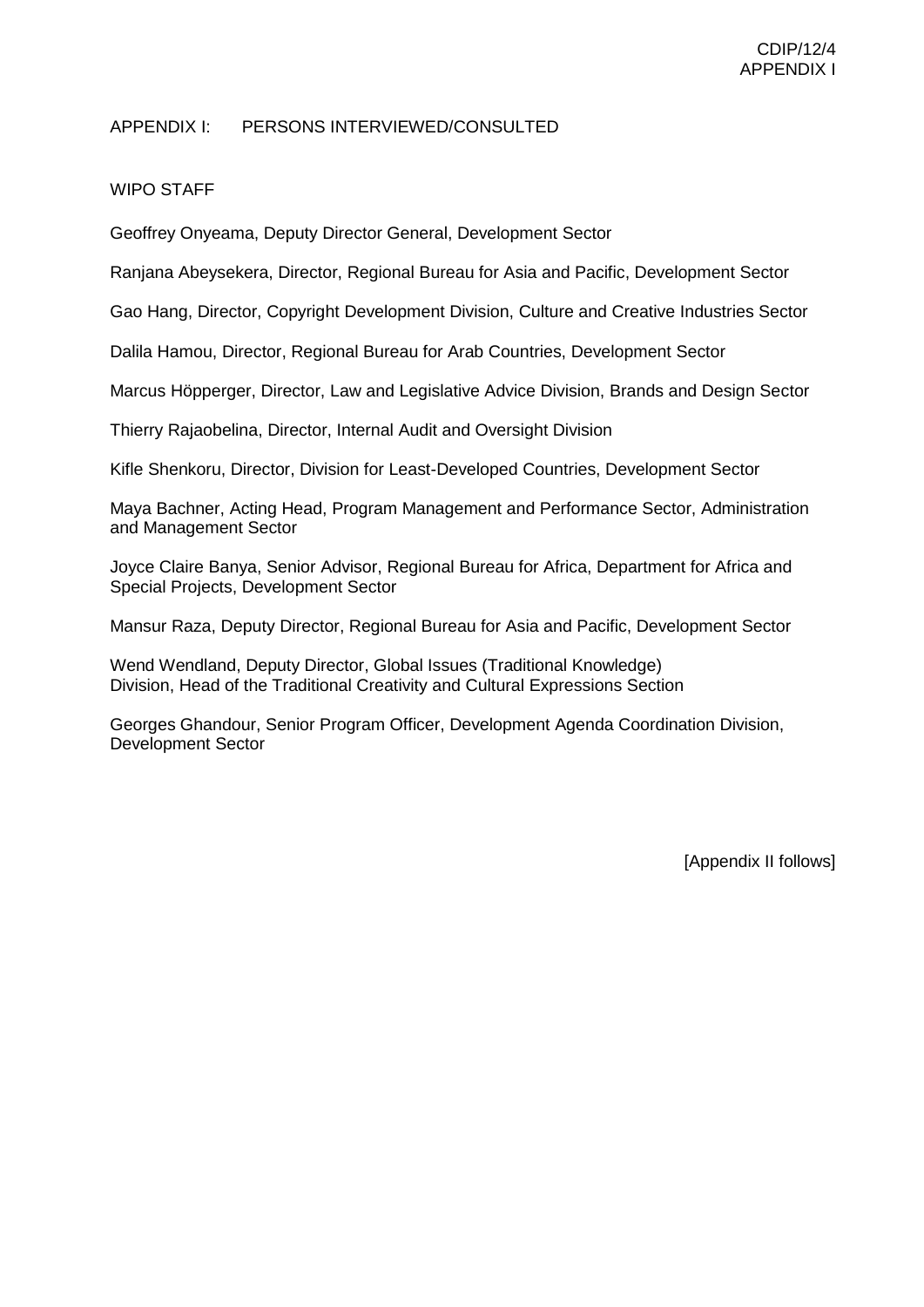# APPENDIX II: DOCUMENTS CONSULTED

- 1. CDIP/4/8 Rev (2009), Project Document, Enhancement of WIPO's Results Based Management (RBM) Framework to Support the Monitoring and Evaluation of the Impact of the Organization's Activities on Development.
- 2. CDIP/6/2 (2010). Progress Reports on Development Agenda Projects.
- 3. CDIP/8/2 (2011). Progress Reports on Development Agenda Projects.
- 4. CDIP/ 9/14 (2012), Management Response to the External Review of WIPO Technical Assistance in the Area of Cooperation for Development.
- 5. CDIP/9/15 (2012). Report of the Ad Hoc Working Group on an External Review of WIPO Technical Assistance in the Area of Cooperation for Development.
- 6. CDIP/9/17 (2012), Report CDIP Ninth Session, Geneva, May 7 to 11, 2012.
- 7. CDIP/10/2 (2012). Progress Reports on Development Agenda Projects.
- 8. CDIP/10/18 (2012), Report CDIP Tenth Session, Geneva, November 12 to 16, 2012.
- 9. CDIP/11/2 (2013), Director General's Report on Implementation of the Development Agenda.
- 10. (2010), The Development Agenda and the WIPO RBM Framework A Review of the Linkages in the Program & Budget 2010/11 and the MTSP 2010/15.
- 11. IAOD A/48/21 (2010), IAOD Validation Report on the PPR for 2008-9.
- 12. IAOD A/50/5 (2012), IAOD Validation Report on the PPR for 2010-11.
- 13. WIPO (2008), Revised Program and Budget for the 2008/9 Biennium
- 14. WIPO (2009), Program and Budget for the 20010/11 Biennium.
- 15. WIPO (2010), RBM Workshop 2010, Summary Report.

.

- 16. WIPO (2009), Program and Budget for the 20012/13 Biennium.
- 17. WIPO (2012), Taking the Initiative: WIPO Strategic Realignment Program.
- 18. Deere Birkbeck, C. & Roca, S. (2011), An External Review of WIPO Technical Assistance in the Area of Cooperation for Development.
- 19. Ortiz, E. F., Kuyama, S., Munch, W. & Guangting, T. (2004), Implementation of Results-Based Management in the United Nations Organizations Part I, Series on Managing for Results in the United Nations System, JIU, Geneva.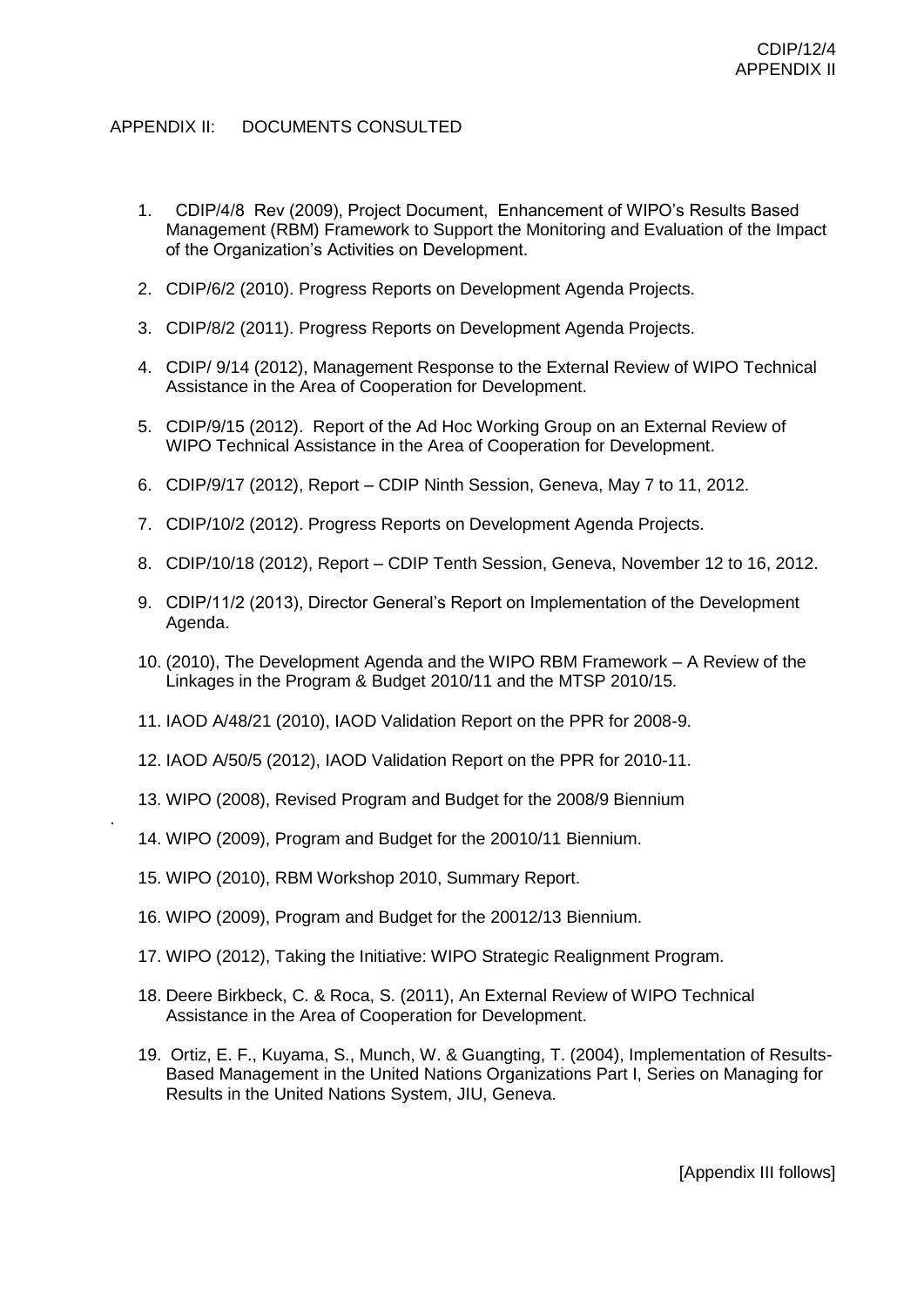# APPENDIX III: INCEPTION REPORT

### **1. Introduction**

This document is an inception report for the evaluation of the Development Agenda Project on Enhancement of WIPO's Results-Based Management (RBM) Framework to Support the Monitoring and Evaluation of Development Activities. This document will outline the purpose, objectives, strategy, methodology and work plan of the evaluation. The final report will be based on this inception report, pending approval from WIPO.

# **2. Purpose and Objectives**

The main purpose of this evaluation is to assess the implementation of the project and its overall performance. This will be integrated into the decision-making process of the Committee on Development and Intellectual Property (CDIP).

In particular, this evaluation will assess the extent to which the project has contributed to:

1. Adapting and strengthening WIPO's existing RBM framework to ensure that there is a strong focus across all relevant Programs on the impact of the Organization's activities on development, including technical assistance, and providing additional management tools to support the specific needs as they relate to the 45 Recommendations, and the reporting needs of the CDIP (DA Recommendations 33 and 41);

2. Contributing to a monitoring and evaluation culture, in particular as this relates to the development impact of all relevant Programs, within the Organization, and the systematic collection and use of performance information to ensure accountability, and support informed decision making by the Organization and its stakeholders. (DA Recommendation 33); and

3. Increasing the capacity and ability for independent and objective evaluations of the development impact of WIPO's activities (DA Recommendation 38).

4.

# **3. Evaluation Strategy**

- The evaluation will take a participatory approach and involve all relevant stakeholders in the different steps of the evaluation, as far as feasible.
- The information and data will be gathered from multiple sources using different research methods in order to be able to triangulate and cross-reference the results drawn.
- The evaluation will find a balance between questions of efficiency ("what worked") and questions of effectiveness ("what was achieved"). This will directly support meeting the above-mentioned objectives.

#### **4. Evaluation Framework**

| Theme and questions                                                                                       | <b>Proposed</b><br>indicators                                                      | <b>Data collection</b><br>tools      | Sources of<br>information |
|-----------------------------------------------------------------------------------------------------------|------------------------------------------------------------------------------------|--------------------------------------|---------------------------|
| <b>Project design and management</b>                                                                      |                                                                                    |                                      |                           |
| 1. Appropriateness of the initial<br>project document for<br>implementation and<br>assessment of results. | <b>Modifications</b><br>required during<br>the<br>implementation<br>of the project | Document review<br><b>Interviews</b> | PMPS and DACD             |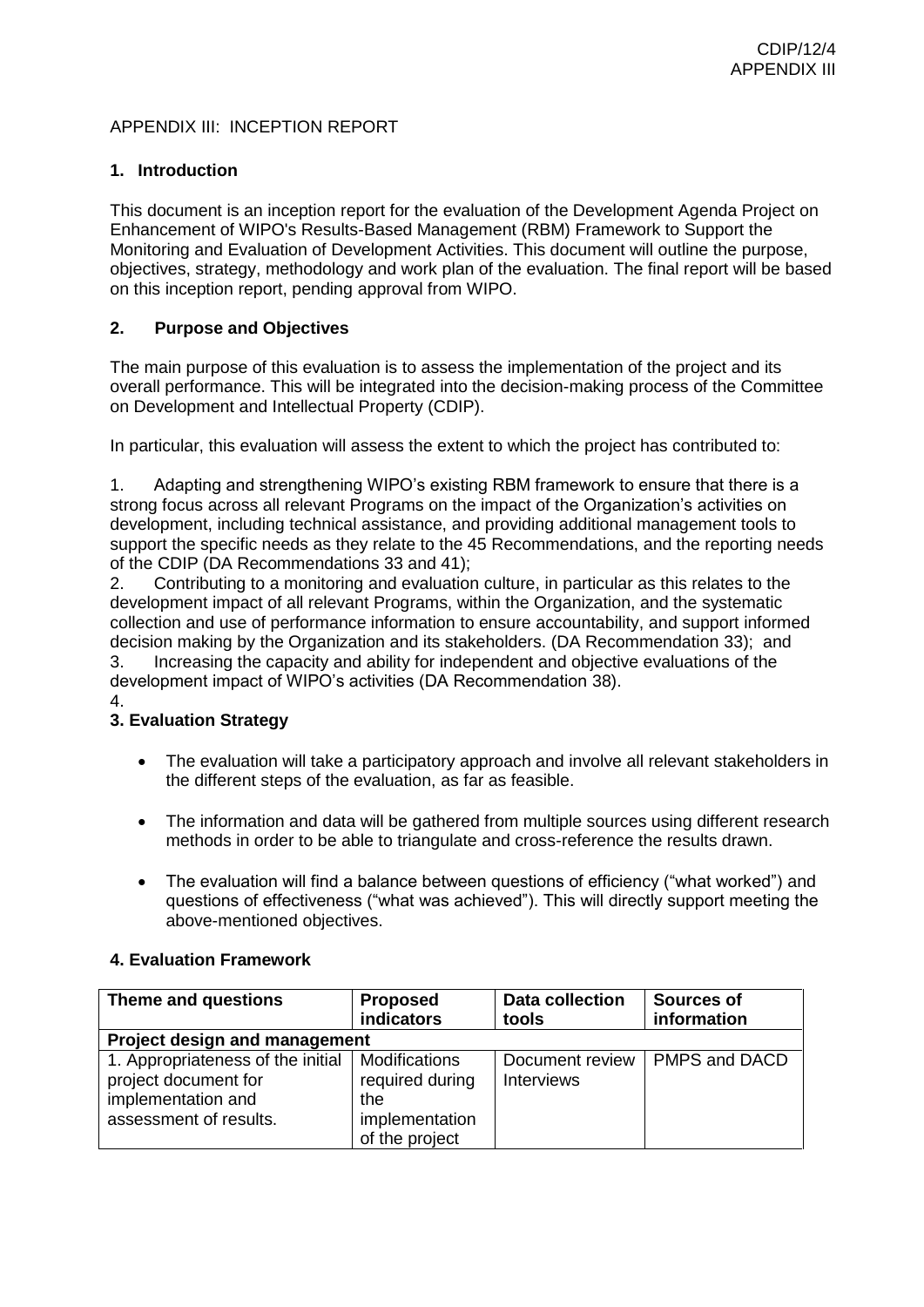| 2. The project monitoring, self-<br>evaluation and reporting tools<br>and analysis of whether they<br>were useful and adequate to<br>provide the project team and<br>key stakeholders with relevant<br>information for decision-<br>making purposes.                      | Level of<br>usefulness of<br>monitoring and<br>reporting tools                                                                      | Document review<br><b>Interviews</b> | PMPS and DACD                                            |
|---------------------------------------------------------------------------------------------------------------------------------------------------------------------------------------------------------------------------------------------------------------------------|-------------------------------------------------------------------------------------------------------------------------------------|--------------------------------------|----------------------------------------------------------|
| 3. The extent to which other<br>entities within the Secretariat<br>have contributed and enabled<br>an effective and efficient<br>project implementation.                                                                                                                  | Number of<br><b>WIPO</b> units<br>involved in the<br>project and their<br>contribution                                              | Document review<br><b>Interviews</b> | PMPS, DACD and<br>other WIPO staff                       |
| 4. The extent to which the risks<br>identified in the initial project<br>document have materialized or<br>been mitigated.                                                                                                                                                 | Type of risks<br>encountered<br>during project<br>implementation<br>and how they<br>were addressed                                  | Document review<br><b>Interviews</b> | <b>PMPS</b>                                              |
| 5. The project's ability to<br>respond to emerging trends,<br>technologies and other<br>external forces.                                                                                                                                                                  | Level of ability<br>of the project to<br>respond                                                                                    | Document review<br><b>Interviews</b> | <b>PMPS</b>                                              |
| <b>Effectiveness</b>                                                                                                                                                                                                                                                      |                                                                                                                                     |                                      |                                                          |
| 1. The usefulness of the<br>project in improving and<br>strengthening WIPO's capacity<br>for monitoring and evaluation<br>and in providing better quality<br>management information to<br>Member States to support their<br>coordination and decision<br>making.          | <b>Extent to</b><br>effectiveness<br>and usefulness<br>of the project for<br>monitoring,<br>evaluation and<br>quality<br>management | Document review<br><b>Interviews</b> | <b>PMPS</b><br><b>Member States</b>                      |
| 2. The effectiveness of the<br>project in adapting and<br>strengthening WIPO's existing<br>RBM framework and in<br>providing management tools to<br>support the specific needs as<br>they relate to the 45 DA<br>Recommendations, and the<br>reporting needs of the CDIP. | Extent of:<br>strengthening<br><b>RBM</b><br>framework;<br>supporting<br>needs of DA<br>and CDIP                                    | Document review<br><b>Interviews</b> | <b>PMPS</b><br><b>WIPO</b> staff<br><b>Member States</b> |
| 3. The effectiveness of the<br>project in increasing the<br>capacity and ability for<br>independent and objective<br>evaluations of the<br>development impact of WIPO's<br>activities.                                                                                    | <b>Extent to</b><br>increasing<br>evaluation<br>capacity                                                                            | Document review<br><b>Interviews</b> | <b>PMPS</b><br><b>IAOD</b> team                          |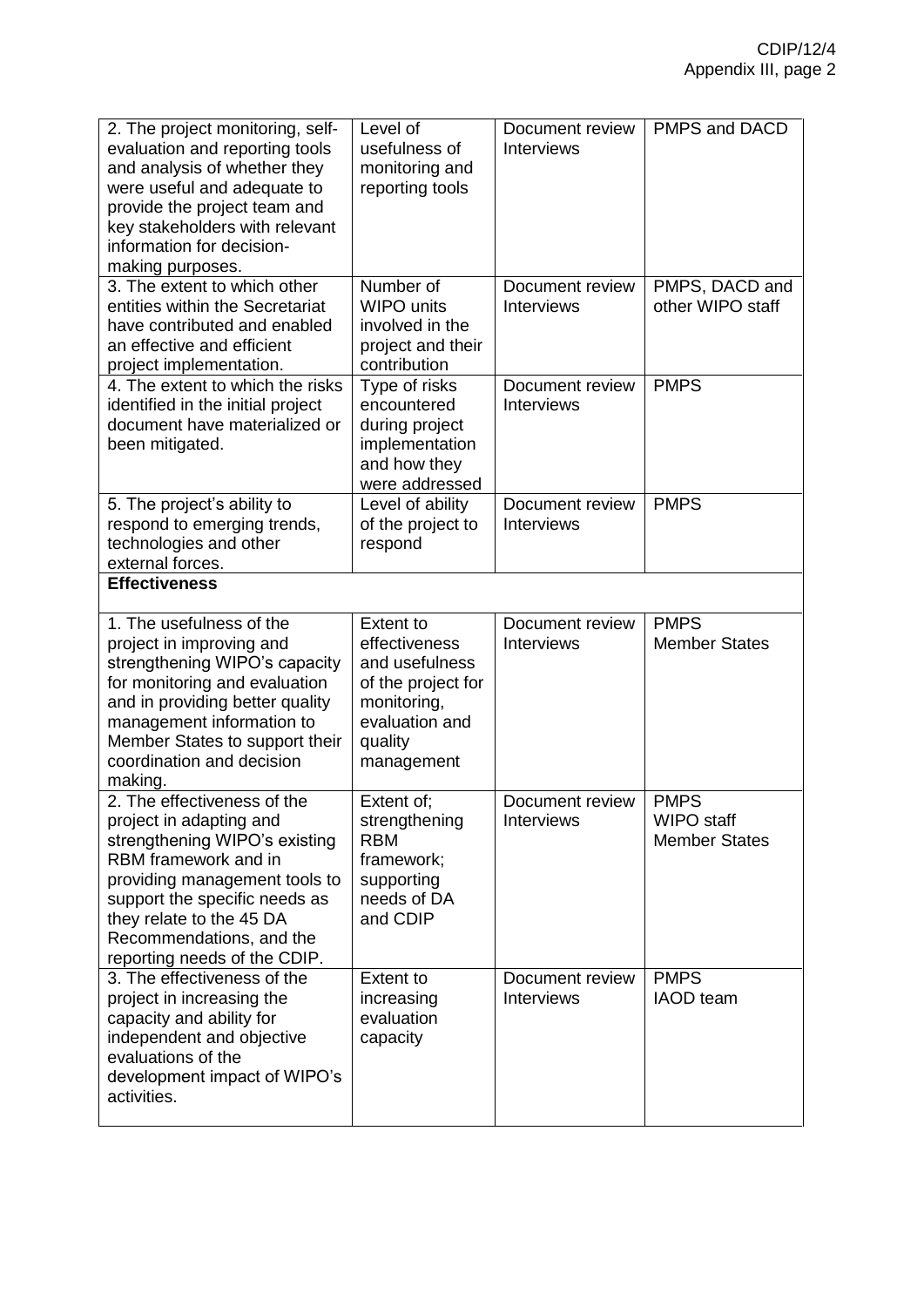| <b>Sustainability</b>                                            |                 |                   |                      |
|------------------------------------------------------------------|-----------------|-------------------|----------------------|
|                                                                  |                 |                   |                      |
| 1. The likelihood for sustaining                                 | Likelihood of   | Document review   | <b>PMPS</b>          |
| results achieved to date and                                     | sustained       | <b>Interviews</b> | <b>Member States</b> |
| further developing WIPO's                                        | results and     |                   |                      |
| RBM framework including for                                      | developing RBM  |                   |                      |
| development related activities.                                  | framework       |                   |                      |
| <b>Implementation of Development Agenda (DA) Recommendations</b> |                 |                   |                      |
|                                                                  |                 |                   |                      |
| 2. The extent to which the DA                                    | Extent to which | Document review   | <b>PMPS</b>          |
| Recommendations 33, 38 and                                       | recommendatio   | <b>Interviews</b> | <b>Member States</b> |
| 41 have been implemented                                         | ns have been    |                   |                      |
| through this project.                                            | implemented     |                   |                      |

# **4.1 Evaluation Tools**

The research tools will be used across the different themes and questions. The following table provides further information on these tools and how they will be deployed.

| Tool                            | <b>Description</b>                    | <b>Information source</b>                                                                                 |
|---------------------------------|---------------------------------------|-----------------------------------------------------------------------------------------------------------|
| <i><u><b>Interviews</b></u></i> | Some 15 semi-structured<br>interviews | By telephone & in-person:                                                                                 |
|                                 |                                       | WIPO Secretariat staff (10):                                                                              |
|                                 |                                       | <b>PMPS</b>                                                                                               |
|                                 |                                       | <b>DACD</b>                                                                                               |
|                                 |                                       | <b>IAOD</b>                                                                                               |
|                                 |                                       | Other WIPO staff (TBD)                                                                                    |
|                                 |                                       | -Member states (5)<br>(preferably those representatives<br>who have followed RBM<br>developments at WIPO) |
| Document                        | Review of main                        | WIPO documentation                                                                                        |
| review                          | documentation                         | (publically available and relevant                                                                        |
|                                 |                                       | internal documents)                                                                                       |

The exact staff and Member State representatives to be interviewed will be determined jointly with WIPO.

**Data analysis methods**: The quantitative and qualitative data collected will be analysed and compiled using comparative and statistical methods where appropriate. The data will be correlated and organised to respond to the evaluation questions. These findings will then be used to inform the conclusions and recommendations proposed.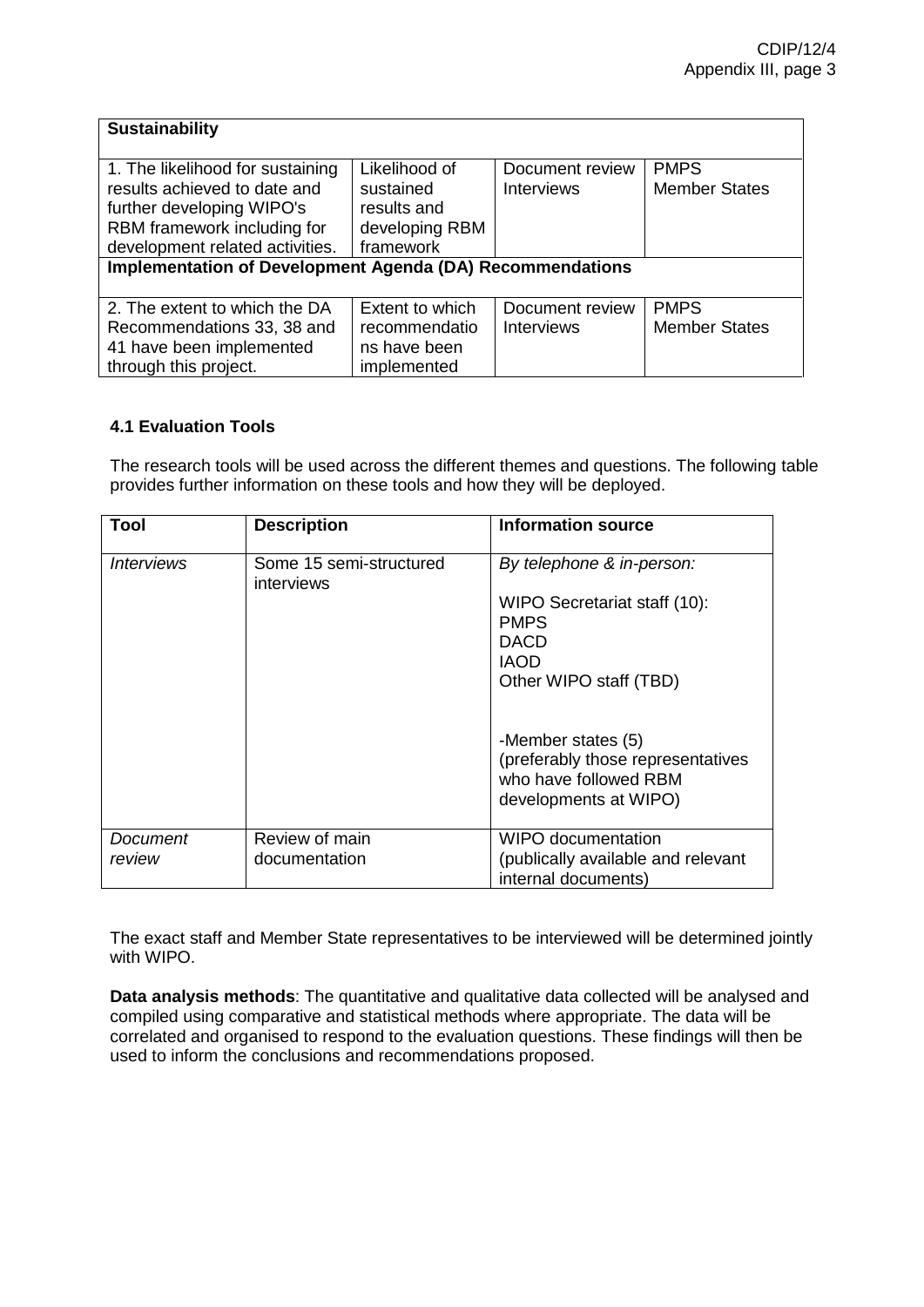# **4. Work Plan and Timetable**

The proposed milestones and timelines are as shown here below:

| <b>Milestones/Deliverables</b>                | <b>Key dates</b>    |
|-----------------------------------------------|---------------------|
| Work starts                                   | 1 July 2013         |
| Submission of inception report to WIPO        | 8 July 2013         |
| Feedback from WIPO on inception report        | 15 July 2013        |
| Submission of final inception report to WIPO  | 17 July 20134       |
| Submission of draft report to WIPO            | 30 August 2013      |
| Factual corrections from WIPO on draft report | 7 September 2013    |
| Submission of final report to WIPO            | 15 September 2013   |
| Presentation of evaluation report at the CDIP | 18-22 November 2013 |

# **5. Key Assumptions and Risks**

It is assumed that the project team and the DACD will assist the consultant in identifying and accessing all key documents; informing key stakeholders about the evaluation, making necessary introductions, providing contact information and facilitating interviews as required; and providing consolidated timely feedback on deliverables. It is also assumed that the interviews to be undertaken will be successful and language will not be barriers. It is also assumed that the people to be interviewed will be available and willing to provide the required information.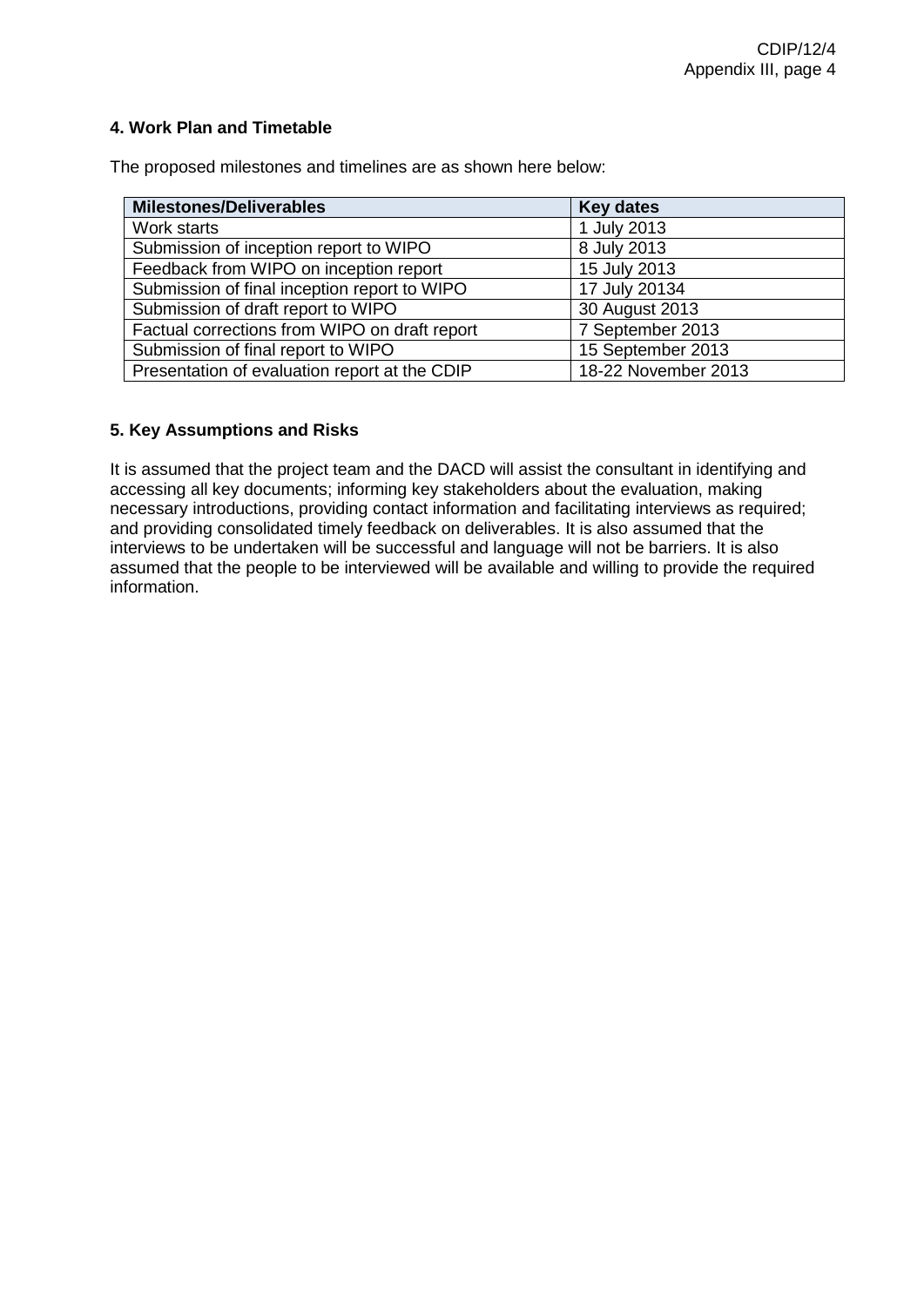# APPENDIX III: TERMS OF REFERENCE

#### **PROJECT EVALUATION: Project on Enhancement of WIPO's Results-Based Management (RBM) Framework to Support the Monitoring and Evaluation of Development Activities**

From July 1 to November 22, 2013

Mr. Glenn O' Neil **Consultant** 

#### **TERMS OF REFERENCE**

#### **I. PROJECT BACKROUND**

The present document represents the Terms of Reference (TOR) for the evaluation of the Development Agenda Project on Enhancement of WIPO's Results-Based Management (RBM) Framework to Support the Monitoring and Evaluation of Development Activities, approved during the fourth session of the Committee on Development and Intellectual Property (CDIP), in November 2009. The project document for this project is contained in document CDIP/4/8 Rev. The project implementation started in January 2010 and was completed in April 2013. The project is composed of two inter-dependent components:

1. The design, development and establishment of a coherent results-based framework, to support the monitoring and evaluation of the impact of the Organization's activities on development, as well as the implementation of the Development Agenda Recommendations, and the strengthening of capacity for objective development impact assessments of the Organization's activities; and

2. The review of WIPO's technical assistance activities in the area of cooperation for development.

The above project components were implemented under the supervision of the Project Manager, Ms. Maya Bachner, Head, Program Management and Performance Section (PMPS).

#### **II. OBJECTIVES OF THE EVALUATION**

This evaluation is intended to be a participative evaluation. It should provide for active involvement in the evaluation process of those with a stake in the projects: project team, partners, beneficiaries, and any other interested parties.

The main objective of this evaluation is two-fold:

1. Learning from experiences during project implementation: what worked well and what did not work well for the benefit of continuing activities in this field. This includes assessing the project design framework, project management including monitoring and reporting tools, as well as measuring and reporting on the results achieved to date and assessing the likelihood of sustainability of results achieved; and

2. Provide evidence-based evaluative information to support the CDIP's decision-making process.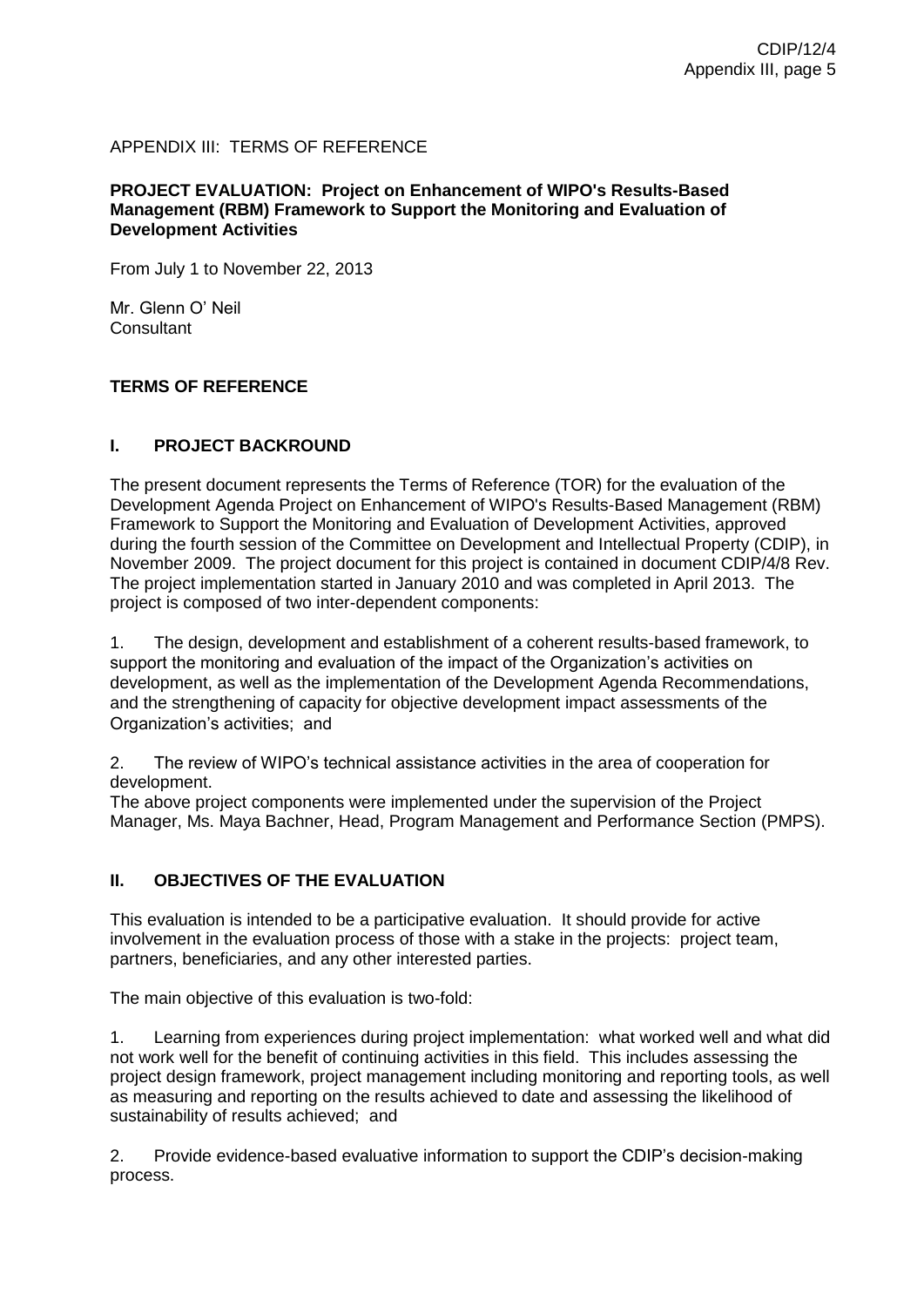# **III. SCOPE AND FOCUS**

The project time frame considered for this evaluation is 28 months (January 2010 - April 2013). The focus shall not be on assessing individual activities but rather to evaluate the project as a whole.

In particular, the evaluation will assess the extent to which the project has been instrumental in:

1. Adapting and strengthening WIPO's existing RBM framework to ensure that there is a strong focus across all relevant Programs on the impact of the Organization's activities on development, including technical assistance, and providing additional management tools to support the specific needs as they relate to the 45 Recommendations, and the reporting needs of the CDIP (DA Recommendations 33 and 41);

2. Contributing to a monitoring and evaluation culture, in particular as this relates to the development impact of all relevant Programs, within the Organization, and the systematic collection and use of performance information to ensure accountability, and support informed decision making by the Organization and its stakeholders. (DA Recommendation 33); and

3. Increasing the capacity and ability for independent and objective evaluations of the development impact of WIPO's activities (DA Recommendation 38).

To this end, the evaluation, in particular, will focus on assessing the following key evaluation questions:

#### Project Design and Management

1. The appropriateness of the initial project document as a guide for project implementation and assessment of results achieved;

2. the project monitoring, self-evaluation and reporting tools and analysis of whether they were useful and adequate to provide the project team and key stakeholders with relevant information for decision-making purposes;

3. the extent to which other entities within the Secretariat have contributed and enabled an effective and efficient project implementation;

4. the extent to which the risks identified in the initial project document have materialized or been mitigated; and

5. The project's ability to respond to emerging trends, technologies and other external forces.

#### **Effectiveness**

1. The usefulness of the project in improving and strengthening WIPO' s capacity for monitoring and evaluation and in providing better quality management information to Member States to support their coordination and decision making;

2. the effectiveness of the project in adapting and strengthening WIPO's existing RBM framework and in providing management tools to support the specific needs as they relate to the 45 DA Recommendations, and the reporting needs of the CDIP; and

3. The effectiveness of the project in increasing the capacity and ability for independent and objective evaluations of the development impact of WIPO's activities.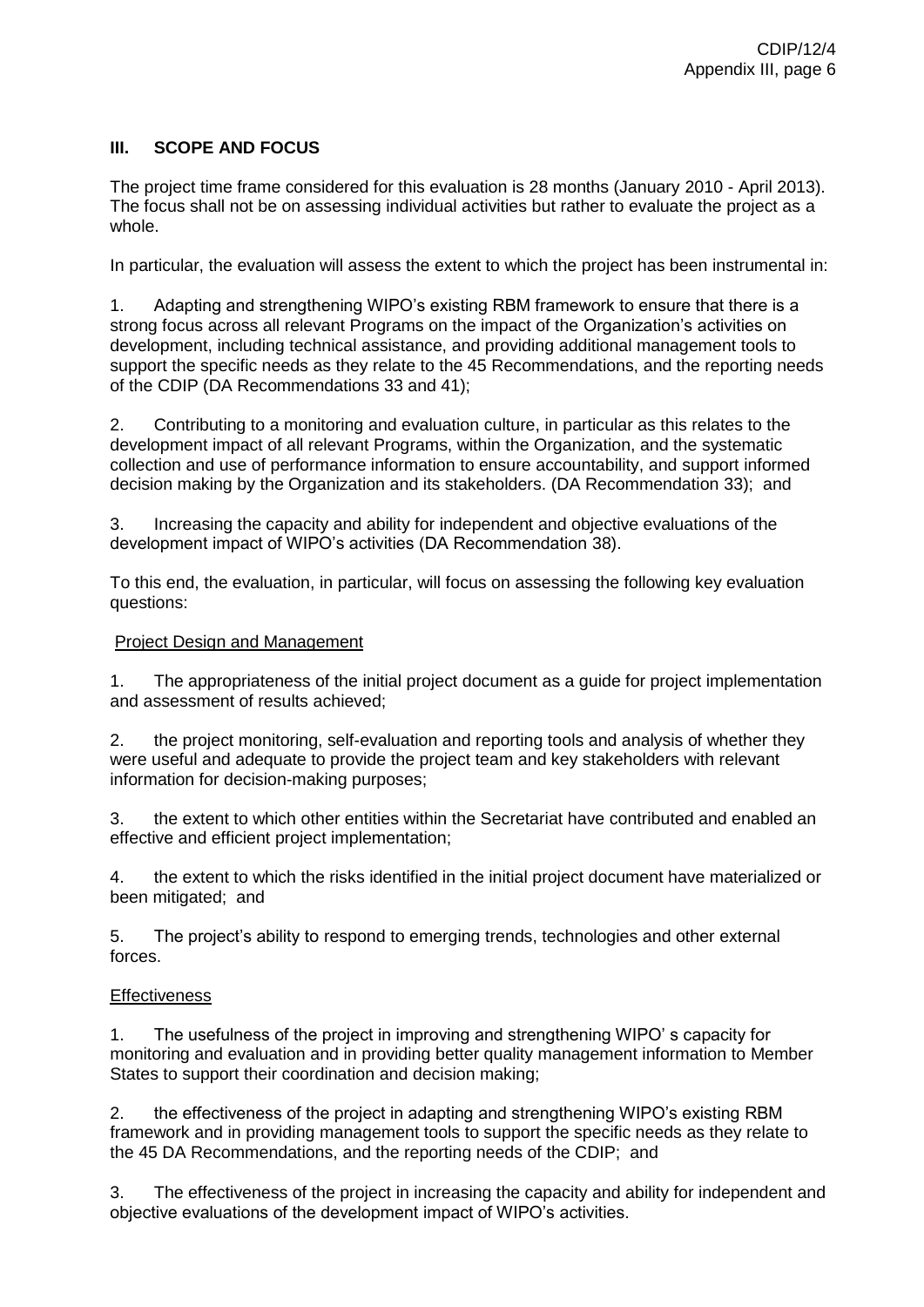# **Sustainability**

The likelihood for sustaining results achieved to date and further developing WIPO's Results-Based Management (RBM) framework including for development related activities.

#### Implementation of Development Agenda (DA) Recommendations

The extent to which the DA Recommendations 33, 38 and 41 has been implemented through this project.

# **IV. METHODOLOGY**

The evaluation methodology is aimed at balancing the needs for learning and accountability. To this end, the evaluation should provide for active involvement in the evaluation process of those with a stake in the project: project team, senior managers, Member States and national intellectual property (IP) offices.

An external evaluation expert will be in charge of conducting the evaluation, in consultation and collaboration with the project team, the Development Agenda Coordination Division (DACD) and the Program Management and Performance Section (PMPS). The evaluation methodology will consist of the following:

1. Desk review of relevant project related documentation including the project framework (initial project document and study), progress reports, monitoring information, mission reports and other relevant documents.

2. interviews at the WIPO Secretariat (project team, other substantive entities contributing to the project, etc.); and

3. Stakeholder interviews.

# **V. EVALUATION REPORT**

The evaluation report shall include an executive summary and be structured as follows:

- 1. Description of the evaluation methodology used;
- 2. summary of key evidence-based findings centered on the key evaluation questions;
- 3. conclusions drawn based on the findings; and
- 4. Recommendations emanating from the conclusions and lessons learned.

This project evaluation is expected to start on July 1, 2013, and be finalized on September 15, 2013. The reporting language will be English.

#### **VI. ACCOUNTABILITY AND RESPONSIBILITIES**

You shall:

1. Be responsible for delivering the evaluation report as described above in accordance with other details provided in this document.